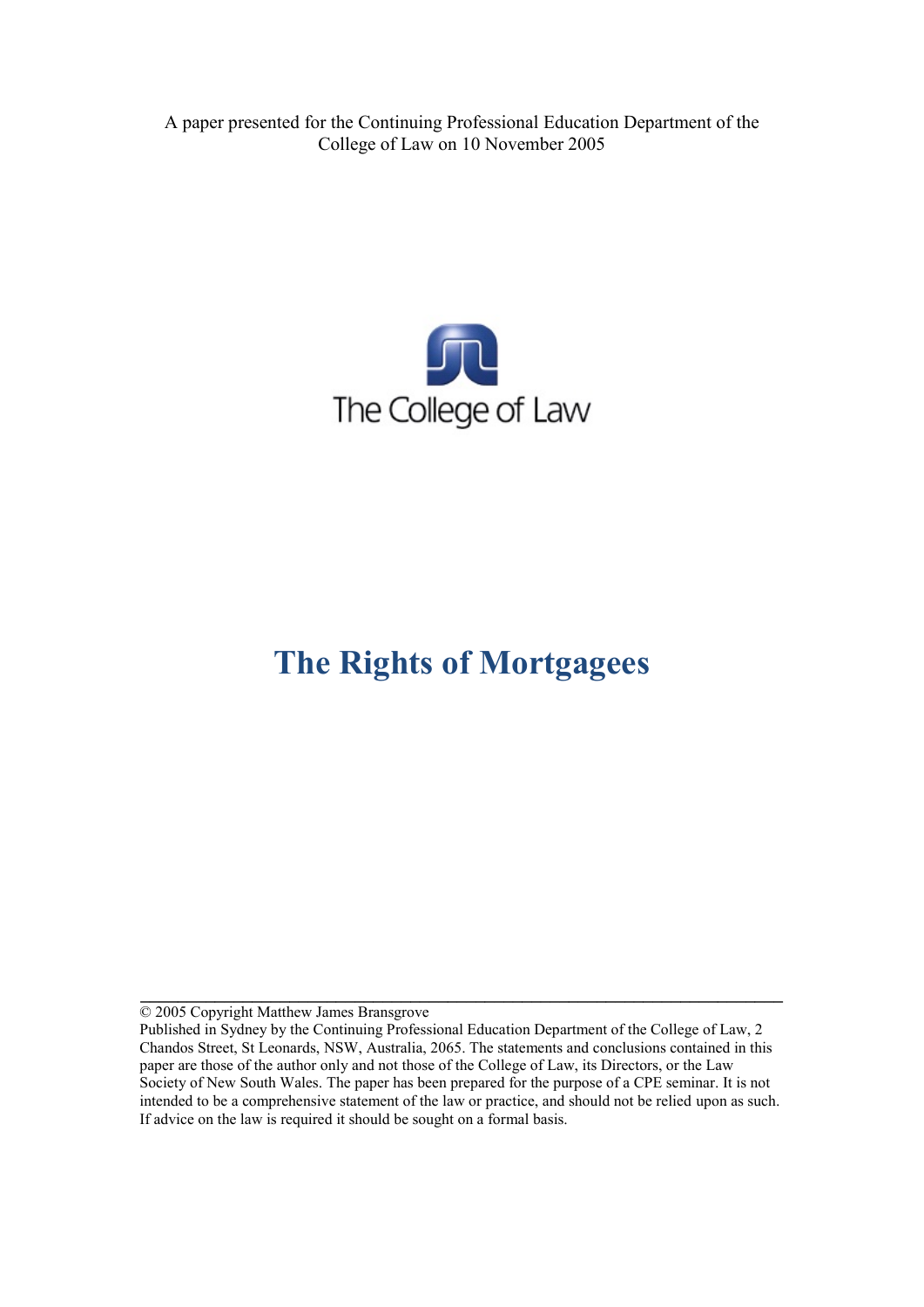# **ABOUT THE PRESENTER**

Matthew Bransgrove holds a Bachelor of Laws and was admitted to the NSW Supreme Court in 1992. He has practised exclusively in the field of mortgage law since 1998.

He is a co-author of the 2008 LexisNexis textbook ['The Essential Guide to Mortgage](http://www.bransgroves.com.au/documents/PDF/Book/OrderForm3LR.pdf) [Law in](http://www.bransgroves.com.au/documents/PDF/Book/OrderForm3LR.pdf) NSW' and the 2013 LexisNexis textbook ['The Essential Guide to Mortgage](http://www.bransgroves.com.au/documents/PDF/Book/EGMLA2ndEdition.pdf) Law in [Australia'.](http://www.bransgroves.com.au/documents/PDF/Book/EGMLA2ndEdition.pdf)

His articles in the NSW Law Society Journal and his textbook have been cited with approval by the NSW Supreme Court. [Chandra v Perpetual Trustees Victoria \[2007\]](http://www.austlii.edu.au/au/cases/nsw/NSWSC/2007/694.html) [NSWSC 694;](http://www.austlii.edu.au/au/cases/nsw/NSWSC/2007/694.html) [Perpetual Trustees Victoria v Kirkbride \[2009\] NSWSC 377;](http://www.austlii.edu.au/au/cases/nsw/NSWSC/2009/377.html) [Bank](http://www.austlii.edu.au/au/cases/nsw/NSWSC/2012/313.html) of [Western Australia v Ellis J Enterprises](http://www.austlii.edu.au/au/cases/nsw/NSWSC/2012/313.html) [2012] NSWSC 313.

He has presented the following papers for the College of Law:

- 1. Enforcement of Mortgages *19 June 2003*
- 2. Indefeasibility of Mortgage Title *17 Nov 2003*
- 3. Mortgage Drafting in NSW *17 Mar 2004*
- 4. Mortgage Priorities *15 June 2004*
- 5. The Rights of Mortgagors *10 Oct 2005*
- 6. The Rights of Mortgagees *10 Nov 2005*
- 7. Mortgagees Power of Sale *23 May 2006*
- 8. Discharge of Mortgage *28 Nov 2006*
- 9. Contracts Review Act Defences to Mortgages *29 May 2007*
- 10. Equitable Defences to Mortgages *18 July 2007*
- 11. Variation, Assignment & Transfer of Mortgages *12 Sept 2007*
- 12. Mortgagor's power to mortgage *13 Nov 2007*
- 13. Regulatory Structure of Managed Investments *23 Feb 2008*\*
- 14. Licensing a Responsible Entity *20 March 2008*\*
- 15. Proportionate Liability in claims against Valuers *29 Oct 2008*\*
- 16. Examinations under the Corporations Act and ASIC Act *5 March 2012*†

\**Presented jointly with Kate Cooper of Bransgroves Lawyers* † *Co-authored by Lesa Bransgrove of Bransgroves Lawyers*

#### **ACKNOWLEDGEMENT**

The presenter gratefully acknowledge the extensive assistance of Marcus Young of University Chambers in the preparation of this paper. Mr Young specialises in equity and commercial law. He is co-author, with the presenter, of the Lexis Nexis textbooks *The Essential Guide to Mortgage Law in NSW (2008) and The Essential Guide to Mortgage Law in Australia (2013).*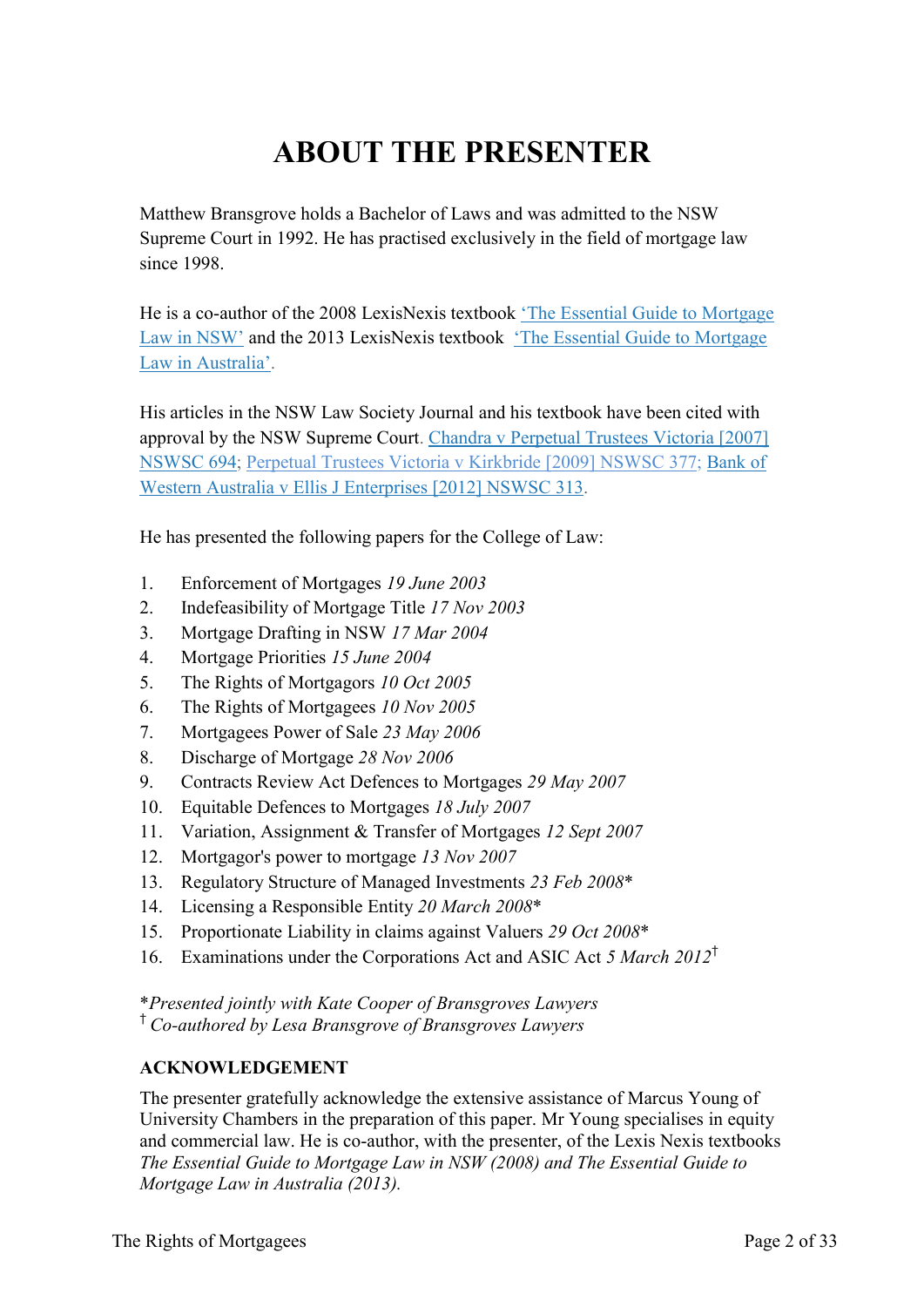### **TABLE OF CONTENTS**

| A.                                                                                                                              |  |
|---------------------------------------------------------------------------------------------------------------------------------|--|
| <b>B.</b><br>1.<br>2.<br>3.<br>4.<br>5.                                                                                         |  |
| C.<br>1.<br>2.<br>3.<br>$\overline{4}$ .<br>5.<br>6.                                                                            |  |
| 1.<br>2.                                                                                                                        |  |
| Е.<br>1.<br>2.<br>3 <sub>1</sub><br>4.<br>5.<br>6.                                                                              |  |
| F.<br>All mortgages deemed to contain the power to appoint a receiver17<br>1.<br>2.<br>3.<br>$\overline{4}$ .<br>5.<br>6.<br>7. |  |
| G.<br>1.<br>2.<br>3.<br>4.<br>5.                                                                                                |  |
| Н.<br>1.<br>2.<br>3.                                                                                                            |  |
| $\mathbf{I}$ .                                                                                                                  |  |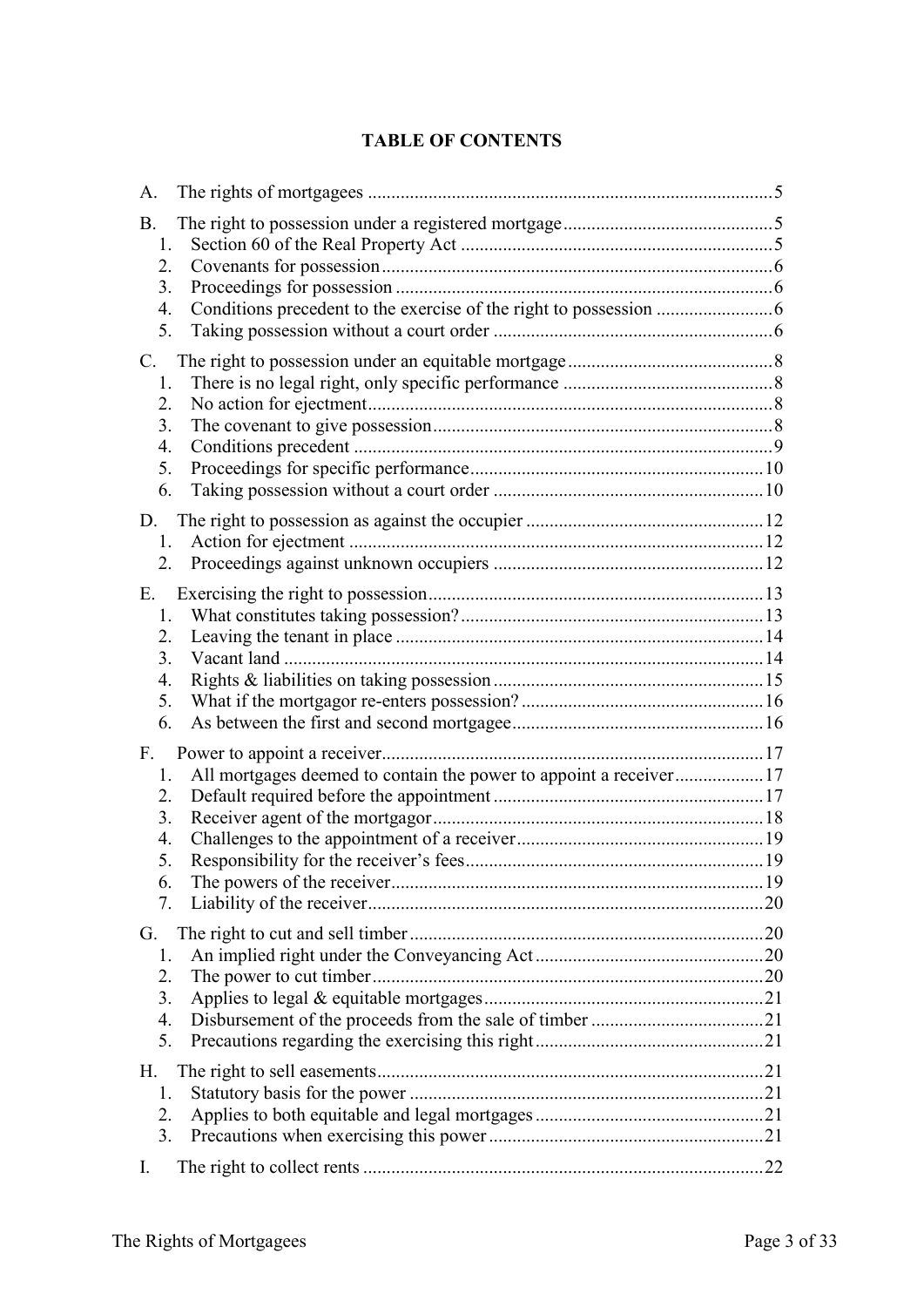| 1.<br>2.<br>3.                                                                               |  |
|----------------------------------------------------------------------------------------------|--|
| The right to restrict the mortgagor from further incumbering the property23<br>J.            |  |
| K.                                                                                           |  |
| 1.                                                                                           |  |
| 2.                                                                                           |  |
| 3.                                                                                           |  |
| 4.                                                                                           |  |
| 5.                                                                                           |  |
| L.                                                                                           |  |
| M.                                                                                           |  |
| N.                                                                                           |  |
| O.                                                                                           |  |
| 1.                                                                                           |  |
| 2.                                                                                           |  |
| 3.                                                                                           |  |
| No obligation to realise security before pursuing guarantor, borrower or<br>$\overline{4}$ . |  |
|                                                                                              |  |
| P.                                                                                           |  |
| 1.                                                                                           |  |
| $2_{-}$                                                                                      |  |
|                                                                                              |  |
| Q <sub>r</sub>                                                                               |  |
| 1.                                                                                           |  |
| 2.                                                                                           |  |
| $R_{\cdot}$                                                                                  |  |
| 1.                                                                                           |  |
| 2.                                                                                           |  |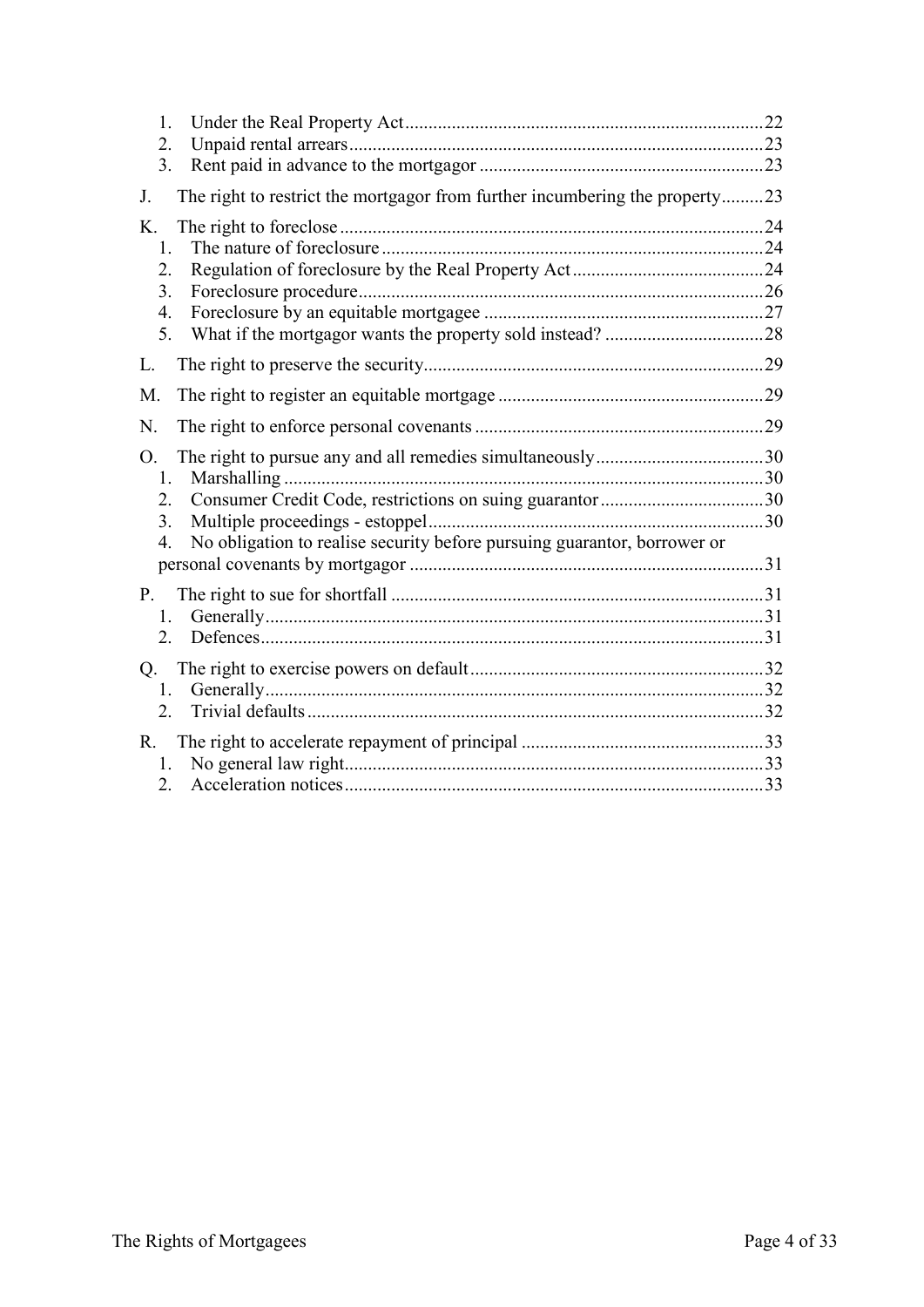# <span id="page-4-0"></span>**A. The rights of mortgagees**

Mortgages are ancient legal instruments and as such have accumulated a vast body of both common law & equitable principles on their voyage through time, many of which favour the mortgagee. Various statutes, particularly *The Real Property Act 1900* & *The Conveyancing Act 1919* heavily influence the rights of both parties to a mortgage. In addition to the terms thus implied there are also multiple rights a mortgagee can self-endow itself with in the deed itself. Mortgagees thus have an impressive armoury of rights which derive from multiple sources.

# <span id="page-4-1"></span>**B. The right to possession under a registered mortgage**

### <span id="page-4-2"></span>**1. Section 60 of the Real Property Act**

A registered mortgagee of Real Property Act land has a right of possession of the security, but only if the mortgagor is in default and the mortgage does not expressly provide to the contrary.

The basis of the right is RPA s 60, which confers the same power to take possession on default of the mortgagor as an Old System first mortgagee enjoyed. Such a mortgagee possessed the common law right to take possession at any time so long as the mortgage did not provide to the contrary: see for example *Four-Maids Ltd v Dudley Marshall (Properties) Ltd*<sup>1</sup> .

S 60 of the Real Property Act provides:

The mortgagee, chargee or covenant chargee on default in payment of the principal sum or any part thereof, or of any interest, annuity, or rent-charge secured by any mortgage, charge or covenant charge may:

- (a) enter into possession of the mortgaged or charged land by receiving the rents and profits thereof, or
- (b) [Repealed]
- (c) bring proceedings in the Supreme Court or the District Court for possession of the said land, either before or after entering into the receipt of the rents and profits thereof, and either before or after any sale of such land effected under the power of sale given or implied in the mortgage, charge or covenant charge, in the same manner in which the mortgagee, chargee or covenant chargee might have made such entry or brought such proceedings if the principal sum, interest, annuity, or rent-charge were secured to the mortgagee, chargee or covenant chargee by a conveyance of the legal estate in the land so mortgaged or charged.

<sup>-</sup> $^{1}$  [1957] 1 Ch 317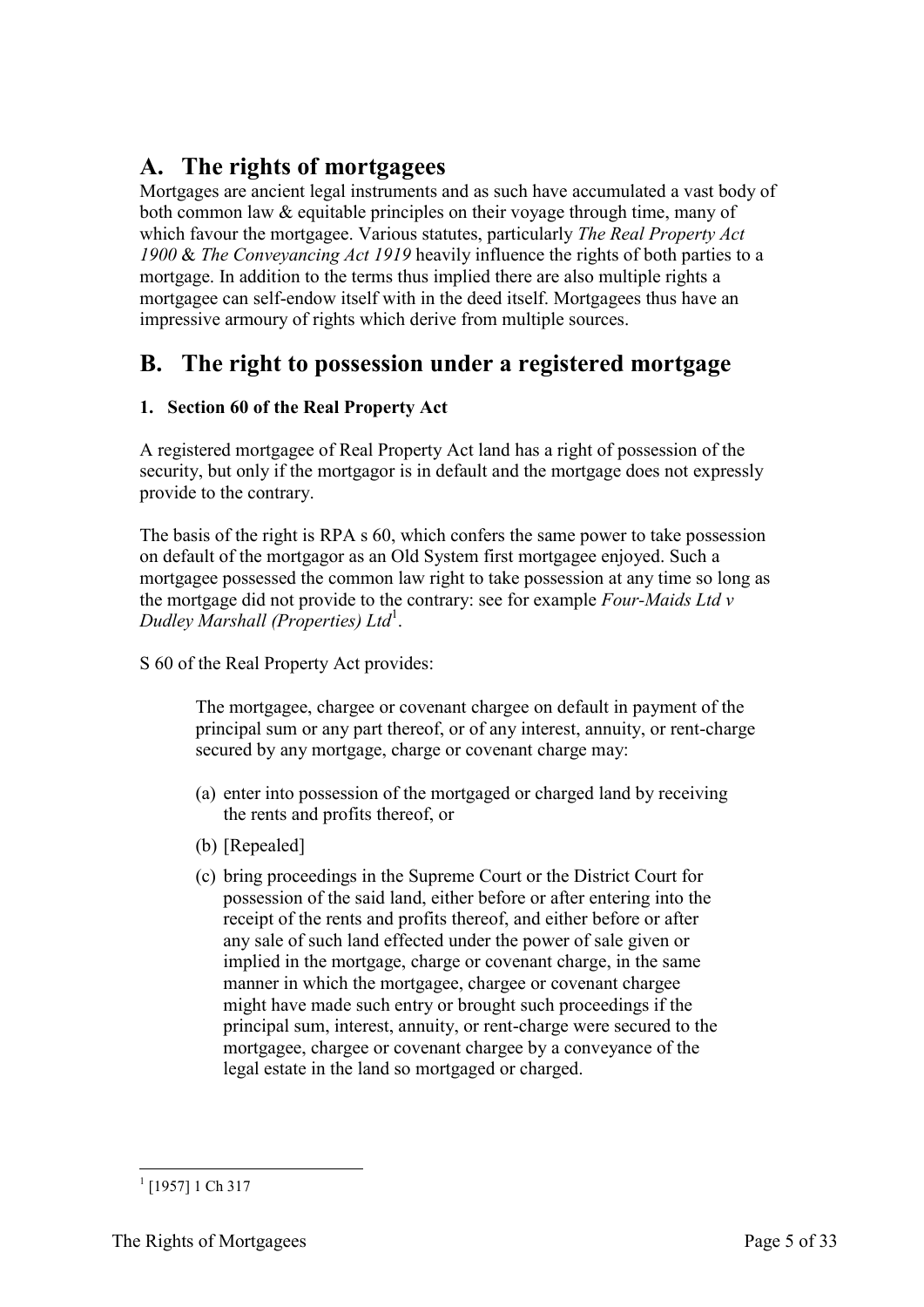#### <span id="page-5-0"></span>**2. Covenants for possession**

In view of RPA s 60, there is no need to include the power to take possession as an express clause in the mortgage. It is, however, prudent to do so. This is because if the mortgage does not become registered the mortgagee may need to rely on an express contractual term to obtain possession (see section on unregistered mortgages below).

#### <span id="page-5-1"></span>**3. Proceedings for possession**

Although a registered mortgagee could seek specific performance of a contractual power to take possession if the mortgagee so desired, there is no need to resort to an equitable remedy as RPA s60 provides the same rights to a Real Property Act mortgagee as possessed by an Old System Title first mortgagee. Such a mortgagee had available to it the common law action in ejectment, which is now known by the more modern term "proceedings for possession of land". The Supreme Court Act section 8(1)(h) notes the change in name of the action.

#### <span id="page-5-2"></span>**4. Conditions precedent to the exercise of the right to possession**

#### **i) s60 of the RPA requires a default**

The right to possession under s60 of the Real Property Act confines the right to possession to instances where the mortgagor is in default.

#### **ii) Contractual conditions precedent**

Many mortgages contain requirements for the mortgagee to give notice before entering into possession. Also many ancillary documents, such as loan documents, which require written notice of a default before a lender can take any action. Usually these clauses impose a requirement of a written demand being sent to the mortgagor which must be unfulfilled for some period prior to possession being available. These must be met or else the mortgagor is entitled to an injunction.

#### **iii) Consumer Credit code regulated loans**

For loans under the Consumer Credit code, there is the additional precondition of a demand being issued under s80 of the Code and being unfulfilled for 1 month.

#### **iv) s57(2)(b) of the RPA**

Except in the case of a Consumer Credit Code loan or if the mortgage documents impose a notice requirement on the mortgagee, there is no requirement for the mortgagee to provide prior notice to the mortgagor (or any other person) before taking possession of the property or commencing proceedings for possession. The common belief that a s57(2)(b) notice needs to be issued and one month pass without satisfaction before possession proceedings can be commenced is a misconception: see Long Leys Co Pty Ltd v Silkdale Pty Ltd<sup>2</sup>.

#### <span id="page-5-3"></span>**5. Taking possession without a court order**

After a period in which the self-help taking of possession had fallen into disfavour *Hemmings v Stoke Poges Golf Club<sup>3</sup>* established that (notwithstanding the right to approach a court to obtain a writ of possession and thus cause the sheriff to effect the

 2 (1991) 5 BPR 11,512

<sup>&</sup>lt;sup>3</sup> [1920] 1 KB 720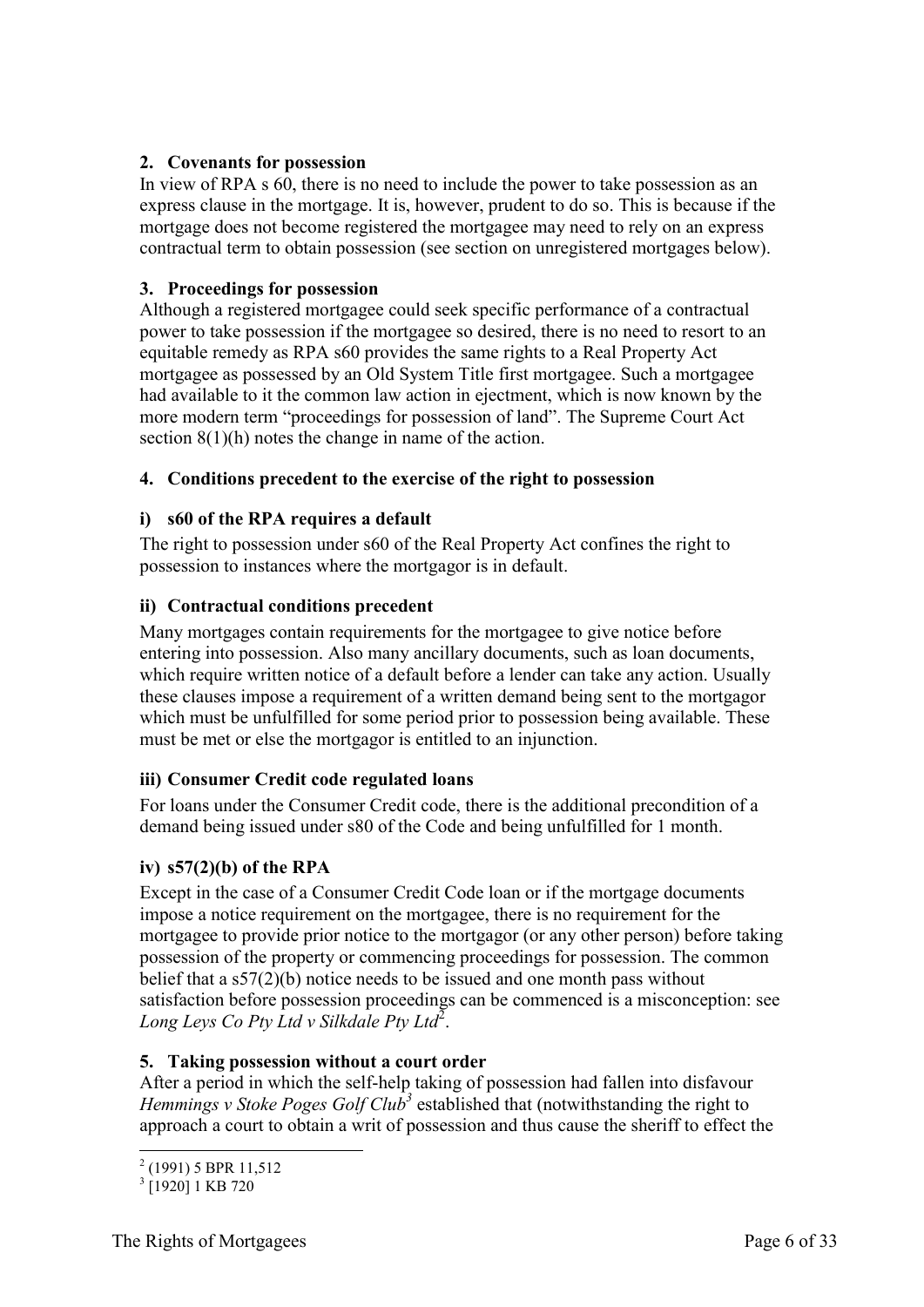removal of an occupier of the land) the rightful possessor of land could itself take possession without the intervention of the court, provided that no more than reasonable force was used in the process.

In that case an employee of the owner of the land had left that employ and was thus no longer entitled to occupy his dwelling, which he had been permitted to occupy only for the duration of his employment. The owner sent 4 or 5 men to take possession. The occupiers resisted, but only in a passive manner: the ex-employee "was either led or gently pushed out of the house", whilst his wife and infant child were carried out on a chair on which they were sitting. The furniture was also carried out and placed in the garage. The English Court of Appeal did not consider this to be a case of forcible entry. As, however, the owner had admitted forcible entry in the court below, the Court of Appeal had to consider the remedies that might be granted in respect of forcible entry by an owner. They found that although there was possible criminal consequences for such conduct, no civil liability existed provided no more than reasonable force used. The Court of Appeal found that no more than reasonable force was used and dismissed the employee's claim.

*Hemmings v Stoke Poges Golf Club* was followed by the New South Wales Court of Appeal in *MacIntosh v Lobel<sup>4</sup>* . A first instance decision of the Supreme Court had found that the occupier was a trespasser. The occupier was subsequently ejected from the premises, not by the sheriff in exercise of a writ, but by way of self-help. An appeal then occurred, reversing the first-instance decision. The former occupier then complained that forcible entry had been effected. The Court of Appeal then needed to construe s 18 of the Imperial Acts Application Act 1969 (NSW), which reads as follows:

No person shall make any entry into any land except where such entry is given by law and, in such case, with no more force than is reasonably necessary. *8 Henry VI c 9—The Forcible Entry Act 1429* ; *31 Elizabeth c 11—The Forcible Entry Act 1588* .

It was contended by the former occupier that the phrase "where such entry is given by law" applied only to instances of the sheriff entering in the execution of a writ of possession. The Court, however, rejected that argument, referring to the wellrecognised and long-standing right of an owner to use self-help, and citing (inter alia) *Hemmings v Stoke Poges Golf Club* as authority for that proposition.

A person entitled to possession may temporarily lose the right to use self-help by commencing legal proceedings for possession; this is interpreted as an election against self-help in favour of the curial process: *Argyle Art Centre Pty Ltd v Argyle Bond & Free Stores Co Pty Ltd<sup>5</sup>* . After a favourable judgement is received from such proceedings, however, the plaintiff is then once again entitled to use self-help to take possession, although there is normally little reason to do so given that it is then generally easier and less risky to rely on the sheriff to take possession: *Aglionby v Cohen<sup>6</sup>* ; *MacIntosh v Lobel*<sup>7</sup> .

-

<sup>4</sup> (1993) 30 NSWLR 441

<sup>&</sup>lt;sup>5</sup> [1976] 1 NSWLR 377<br><sup>6</sup> [1955] 1 QB 558

 $(1993)$  30 NSWLR 441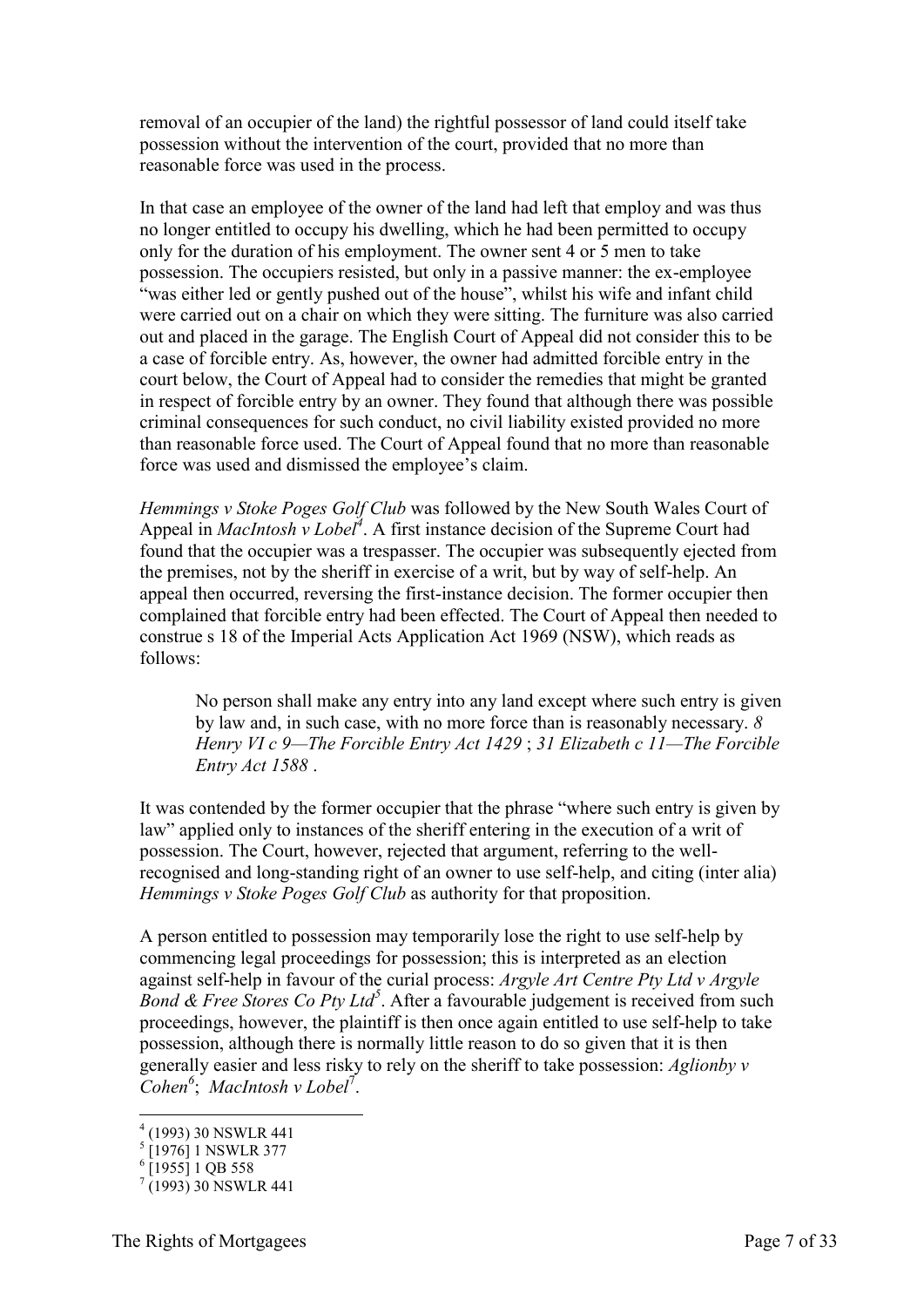# <span id="page-7-0"></span>**C. The right to possession under an equitable mortgage**

#### <span id="page-7-1"></span>**1. There is no legal right, only specific performance**

An equitable mortgagee has no legal right to take possession of the security, only the right to approach Equity for specific performance of an express or implied term in the mortgage providing for possession by the mortgagee in the event of default.

In *Barclay's Bank v Bird<sup>8</sup>* , Harman J states:

The bank had… an equitable mortgage which gave it all the rights of equitable mortgagees. It was entitled, therefore, as any other equitable mortgagee is entitled, to come to the court and take out a summons asking for possession. It does not matter from that point of view that the mortgage is equitable. The only limitation on an equitable mortgagee in that respect is that he has no right to possession until the court gives it to him.

#### <span id="page-7-2"></span>**2. No action for ejectment**

In *Mills v Lewis<sup>9</sup>* , the NSW Court of Appeal determined that to bring a common law action for possession of land, in the sense of an action in ejectment, there must be "a right of entry" and:

A right of entry meant a legal right to enter and take actual possession of land as incident to some estate or interest therein. Furthermore, "the right must be a legal right; a mere equitable right is not sufficient". (p 9431)

The Court of Appeal then found that an equitable mortgagee had no legal right to possession, only an equitable right, hence that an equitable mortgagee has no right to possession (in the sense of a right to bring an action in ejectment). In the mortgage, however, there was an express power for the equitable mortgagee to take possession in the event of default, and that the mortgagee hence had a contractual right to possession which could be specifically enforced through the court granting a judgement for possession and issuing a writ of possession.

#### <span id="page-7-3"></span>**3. The covenant to give possession**

It is strongly arguable that the right to take possession is implied in an equitable mortgage unless the mortgage expressly provides to the contrary. The passage from *Barclay's Bank v Bird*<sup>10</sup> previously cited gives support to the general implication of a term into an equitable mortgage that the equitable mortgagee can take possession on default. As previously noted, in *Mills v Lewis*<sup>11</sup> the Court of Appeal found an express contractual power to take possession within the mortgage so there was no need for the Court to raise the question of whether such a power would in any event have been implied. Priestley JA, however, appeared in that case to be supportive of the proposition that equitable mortgagees, as such, had a right to obtain possession, but that they could not obtain that possession by way of an action in ejectment; by inference the right was thus to be exercised by way of specific performance, with a

 8 [1954] 1 Ch 274 at 280 9 (1985) 3 BPR 9421

<sup>&</sup>lt;sup>10</sup> [1954] 1 Ch 274 at 280

 $11$  (1985) 3 BPR 9421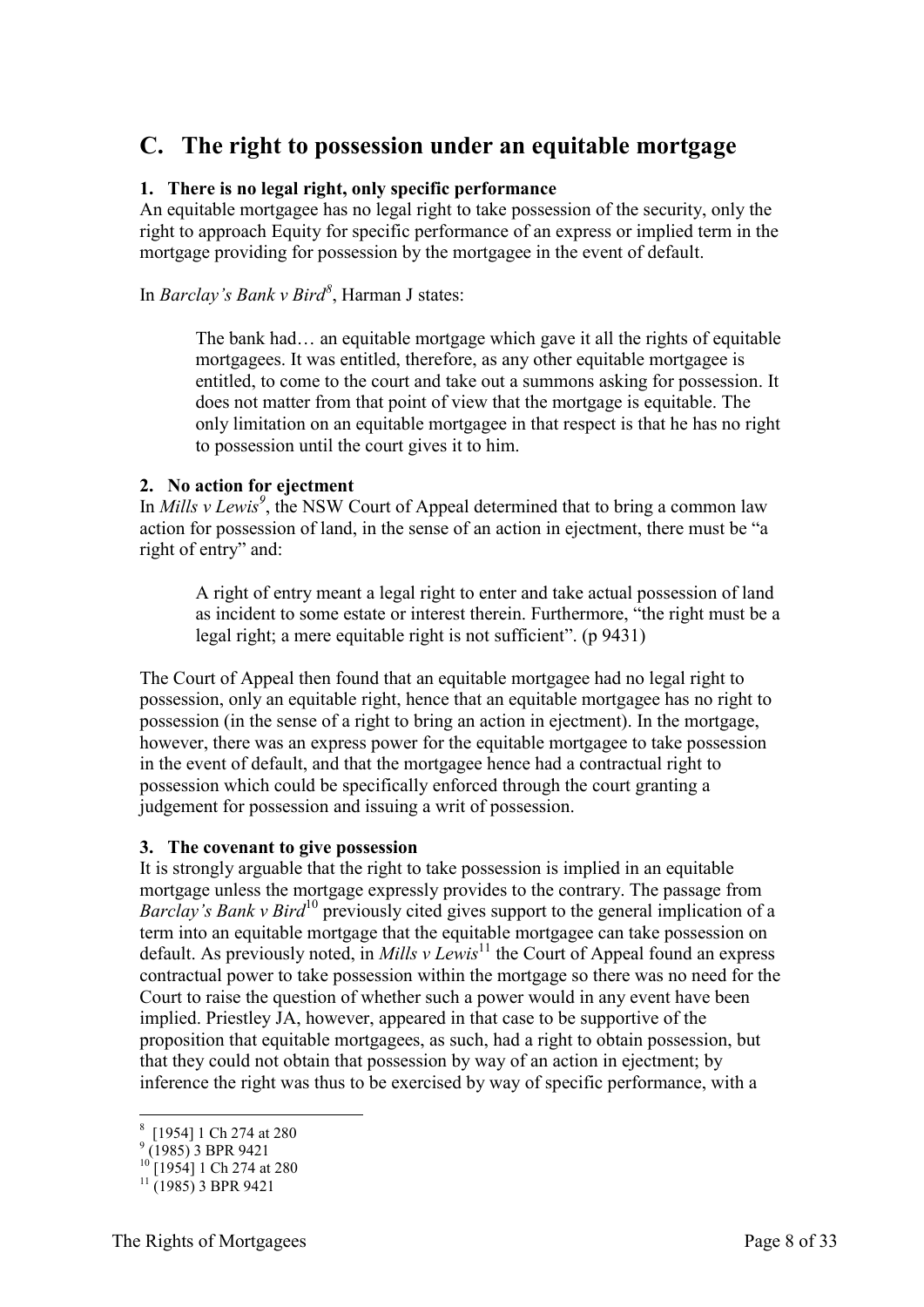term being implied into the mortgage providing for possession on default if an express them to that effect were lacking.

The above argument was accepted by Master McLaughlin in making orders for specific performance in *Rebfin Pty Ltd v Panovski*<sup>12</sup> in the absence of any express contractual provision enabling possession to be taken. As, however, those orders were made in the context of an ex parte application for default judgement with no contest raised by the defendant, and as the Master gave no judgement in the matter beyond a statement to the effect that the remedy of specific performance appeared to be available in such circumstances.

Master Macready, in *Rebfin Pty Ltd v Stowers*<sup>13</sup>, found that, in any event, a court could give possession to an equitable mortgagee to facilitate orders for judicial sale even if specific performance was not available.

Given the lack of conclusive authority on the matter, prudent drafting practice would dictate that an express contractual power for a mortgagee to take possession on default be included in any mortgage, and especially in a mortgage that the mortgagee anticipates will remain unregistered. A covenant expressly conferring the power to take possession can be concisely drafted as follows:

In the event the mortgagor defaults under this mortgage the mortgagee shall have the right to take possession of the security.

#### <span id="page-8-0"></span>**4. Conditions precedent**

#### **i) The Consumer Credit Code**

If an equitable mortgage is found to be regulated by the Consumer Credit Code, a s80 notice needs to be served and not complied with before possession is taken or proceedings for possession are commenced.

### **ii) The Real Property Act & Conveyancing Act**

The Real Property Act is not directly applicable (given that it only relevantly applies to registered interests), but as many mortgages (probably inadvertently) provide by their express contractual terms that the provisions of that Act are to be complied with, a mortgagee may be contractually bound to serve a s 57(2(b) notice in the same circumstances as must a registered mortgagee. The effectively identical 111(2)(b) of the Conveyancing Act would apply in any event.

These two sections, however, are only relevant to obtaining a power of sale and accelerating principal repayment, not obtaining possession of land, and are thus only of importance if the mortgagee is combining a suit for specific performance of an equitable mortgage with a suit for judicial sale orders to enable the equitable mortgagee to sell the security after possession is obtained, in which case the service of and non-compliance with a s  $111(2)(b)/57(2)(b)$  notice may be required to obtain the judicial sale orders sought (but not the orders for specific performance).

<sup>-</sup><sup>12</sup> NSWSC on 13 May 2005

 $13$  NSWSC on 3 June 2005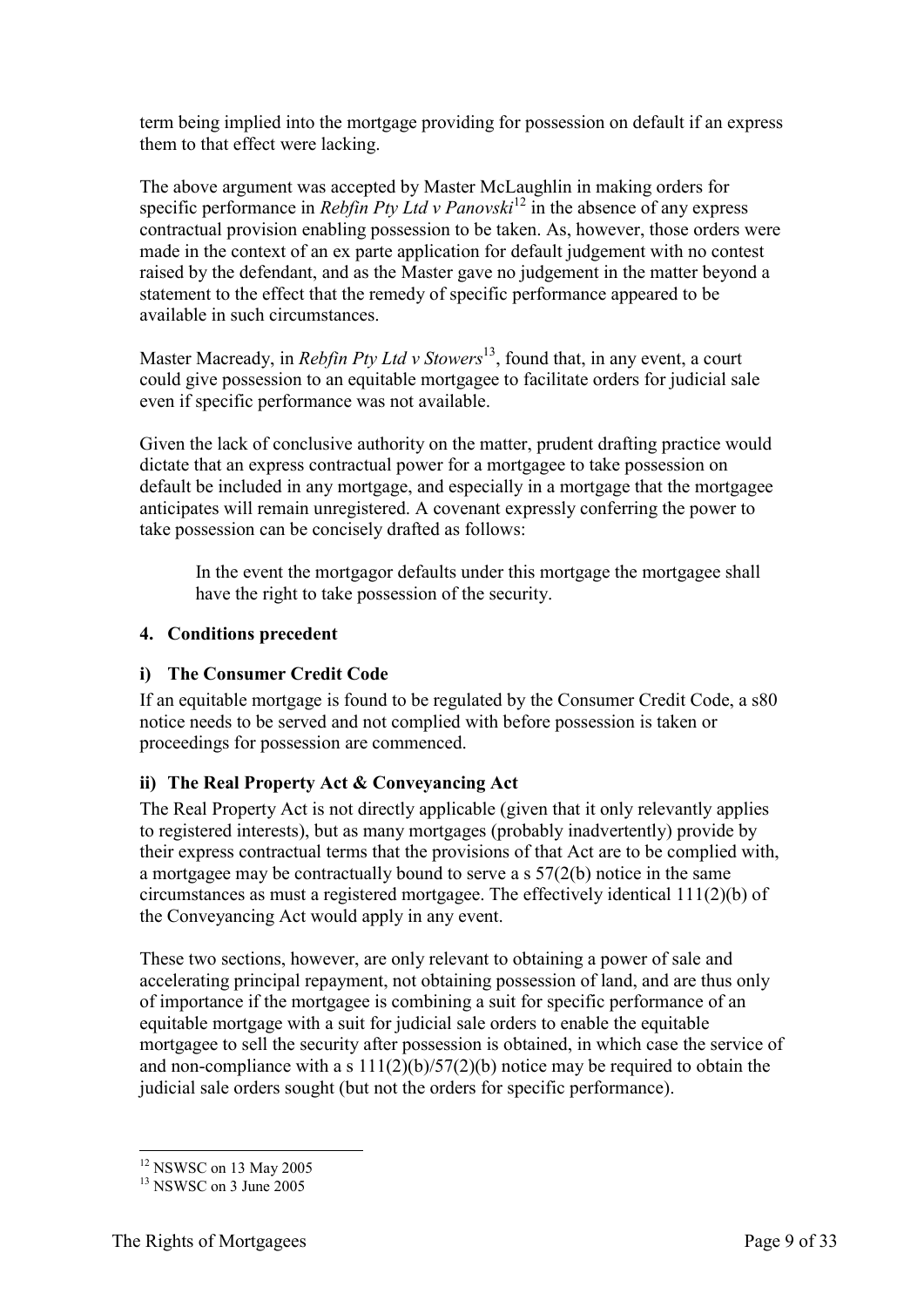#### <span id="page-9-0"></span>**5. Proceedings for specific performance**

Specific performance of a covenant for possession can be sought when the right to possession has accrued. Most mortgages give the mortgagee the power to take possession immediately following any default by the mortgagor.

As specific performance is an equitable remedy, a court has a degree of discretion when deciding whether or not to grant that relief, and may decline to order specific performance in special circumstances, such as when the mortgagee approached the court with unclean hands. Thus the "right" to possession in this case is subject to the court being willing to grant relief in the individual case in question. This is more a theoretical distinction than a practical one, however, as in the great majority of cases where a court would refuse specific performance it would also have been prepared to restrain a registered mortgagee exercising its common law right to possession (usually by reason of the Contracts Review Act or the doctrine of unconscionability).

#### <span id="page-9-1"></span>**6. Taking possession without a court order**

As discussed previously, an equitable mortgagee has no legal right to take possession of land, but does possess an equitable right provided the mortgage contains a covenant for possession on default. Given that such a covenant represents the written consent of the occupier to enter the land following default, an equitable mortgagee with the advantage of such a covenant also has a good defence to a trespass or possession claim brought by the former occupier.

Generally speaking, an owner of land may revoke his consent (or licence) for another person to enter onto land, even if the owner has promised not to revoke that consent in a contract. That is what happened in *Cowell v Rosehill Racehorse Co Ltd<sup>14</sup>*, where the High Court found that equity would not preclude the owner from revoking consent even if the revocation was contrary to contract (the contract in question being for the entry onto the racecourse for a small admission fee). The Court made an exception to this general doctrine, however, in the case of a licence that is allied to a proprietary right in land. Latham CJ stated<sup>15</sup>:

If a man creates a proprietary right in another and gives him a licence to go on certain land in order that he may use or enjoy that right, the grantor cannot divest the grantee of his proprietary right and revest it in the grantor, or simply determine it, by breaking the agreement under which the licence was given. The grantee owns the property to which the licence is incident, and this ownership, with its incidental licence, is unaffected by what purports to be a revocation of the licence. The revocation of the licence is ineffectual.

In the case of a contractual term in a mortgage, the licence to enter the land and take possession would be a licence granted as an incident to the mortgagee's interest, for the better enjoyment of the mortgage given that it facilitates the realisation of the security. It follows, then, that the contractual licence in such a case could not be revoked, and so any entry on the security and taking of possession of the security by the mortgagee would be deemed to be with the consent of the mortgagor, even if the mortgagor later seeks to revoke that consent and deny entry to the mortgagee.

<sup>-</sup><sup>14</sup> (1936) 56 CLR 605

 $^{15}$  at 615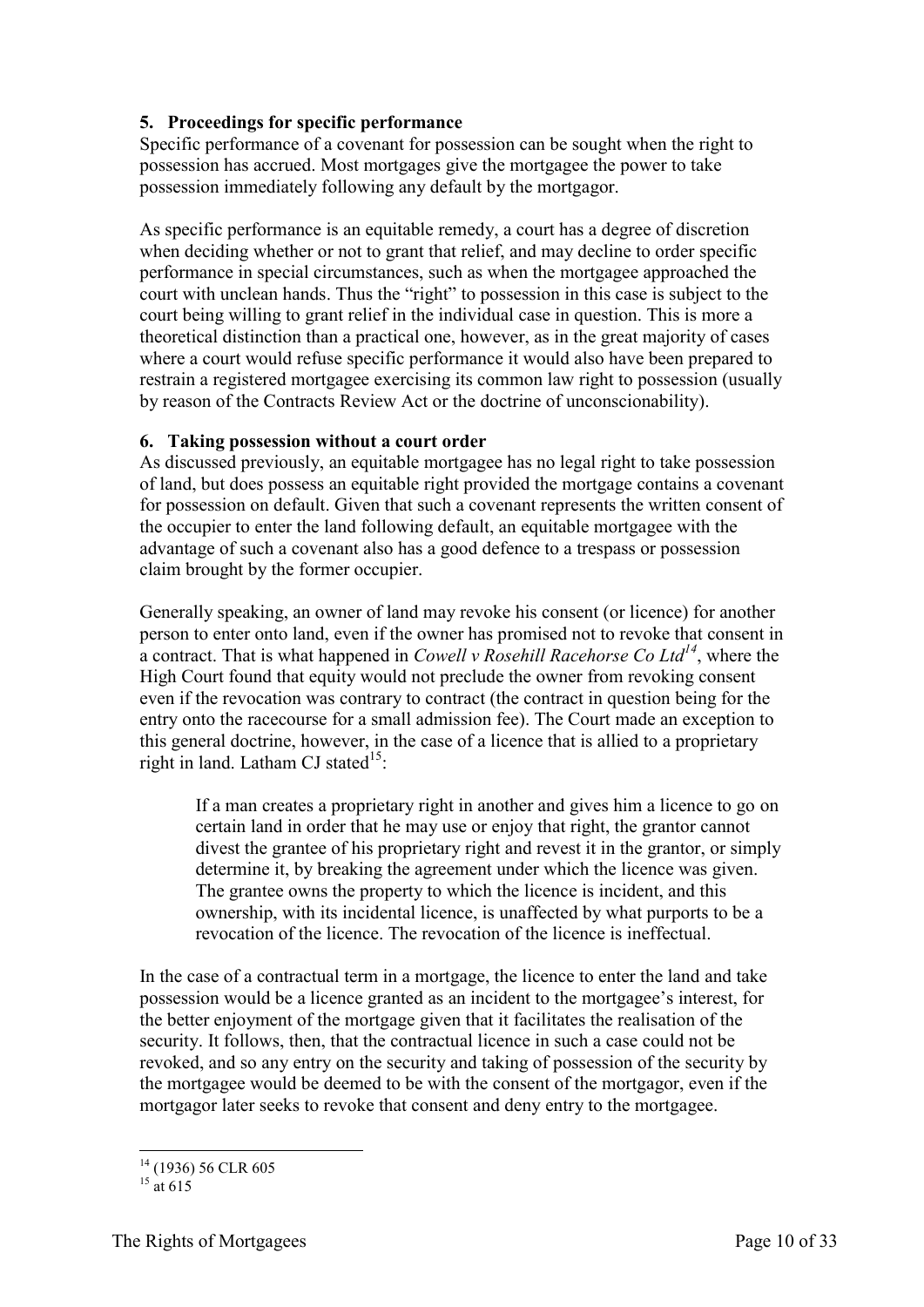Notwithstanding the mortgagor's consent, the mortgagee also needs to be cautious in using no more force than is reasonably necessary so as to avoid effecting a forcible entry, lest the entry into possession is thereby rendered wrongful.

There are various authorities that give support to the proposition that the holder of an equitable interest, including an equitable mortgagee, who takes possession with the consent of the owner of land may maintain that possession, notwithstanding the original absence of a legal proprietary right to take possession of the land, and notwithstanding a subsequent change of heart by the owner or his successors in title.

In *Re Postle: Ex Parte Bignold<sup>16</sup>*, the English Court of Review (as it then was) had to consider whether the equitable mortgagee (with a mortgage effected by deposit of title deeds) who had gone into possession had the right to receive profits from his possession of the land. The court determined that profits could only be received if the mortgagee had taken possession rightfully. One judge found that the deposit of deeds gave implied authority to the mortgagee to take and retain possession. Another judge found there was no such implied authority, but that possession was rightfully taken as the mortgagor abandoned the premises and his successors in title had previously not objected to the mortgagee's taking possession. The third judge found that there was either implied authority or consent by the mortgagor.

In *Spencer v Mason<sup>17</sup>*, an equitable mortgagee of Old System land had been paid out by the mortgagor's mother, who in exchange took an assignment of the equitable mortgage. The mother then took possession of the property with the mortgagor's consent, although another occupier of the premises did not consent and sought to contest the mother's possession. The judge decided in favour of the mother, stating:

It has never been held inequitable for an equitable mortgagee to take possession as against a person whose title is subsequent to his security.

His Honour noted that the mortgagor was a person whose title was subsequent to that of the mortgagee, and that the other occupier took through the mortgagor, so that the mortgagee's title had priority.

In *Mason v Clarke*<sup>18</sup>, a holder of an equitable profit a prendre (being, in that case, an oral grant of a right to hunt rabbits on land) who had been permitted by the proprietor of the land in the past to enter onto the land for the purpose of hunting rabbits, was found to be entitled to bring an action in trespass against the proprietor after the proprietor had initially let the rabbit-hunter onto the land for that purpose and then later attempted to obstruct the rabbit-catching activities. The fact that possession of the profit by the hunter had occurred was found to have empowered the hunter to sue in trespass to defend that possession, notwithstanding the fact that the unwritten profit was merely an equitable interest.

<sup>-</sup> $16$  (1834) 4 Deac & Ch 259

 $17$  (1931) 75 Sol Jo 295

 $18$   $\Gamma$ 19551 AC 778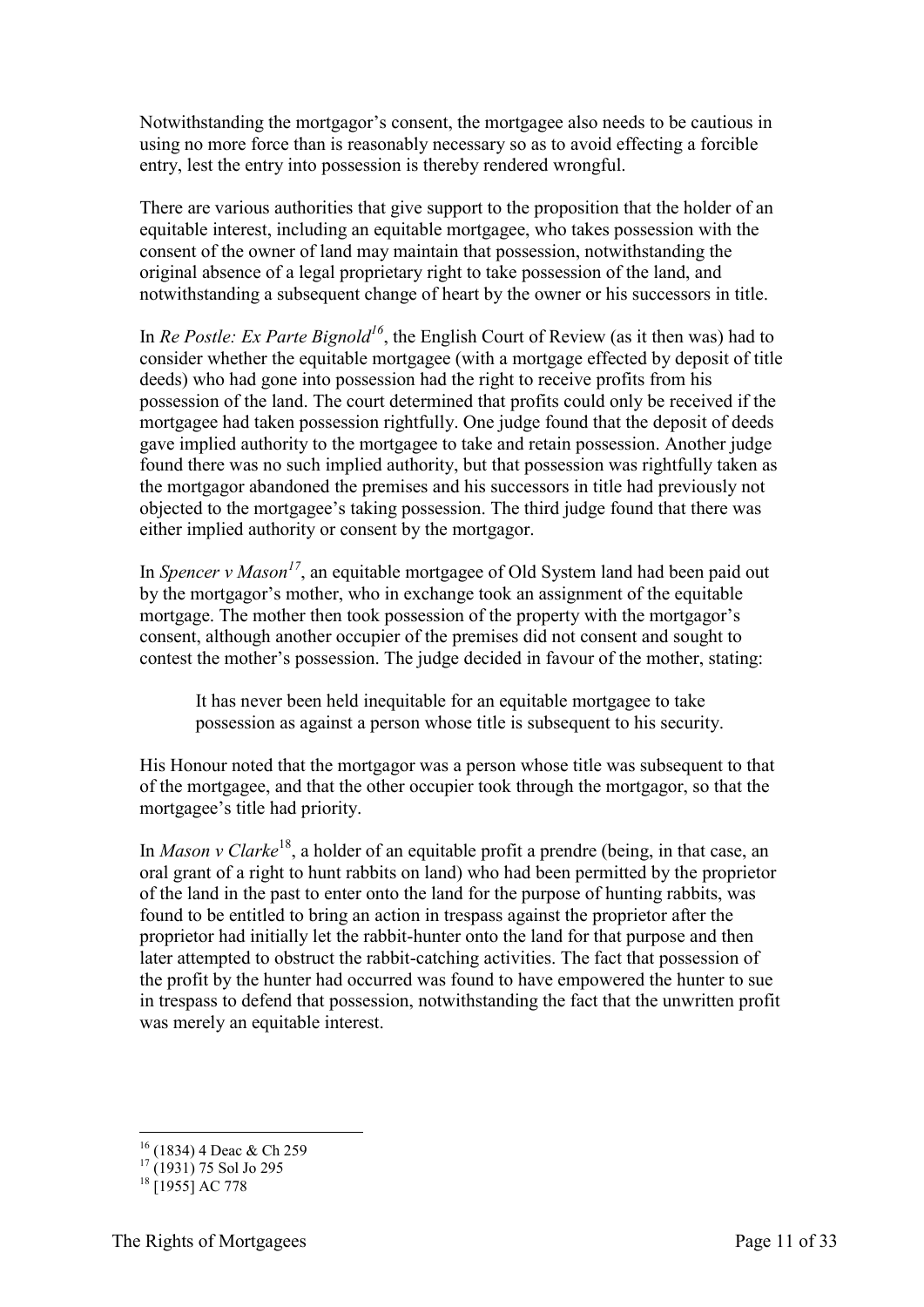# <span id="page-11-0"></span>**D. The right to possession as against the occupier**

#### <span id="page-11-1"></span>**1. Action for ejectment**

In an action for possession (ejectment), the mortgagee normally proceeds against the mortgagor. This is effective against third party occupiers because they necessarily claim their right of occupation through the mortgagor. If the mortgagor cannot be served, or for other tactical reasons, the mortgagee can choose to proceed against the actual occupiers. In each case the nature of the action is the same, the judgment made is for possession, and the judgement is enforced through a Writ of Possession.

#### <span id="page-11-2"></span>**2. Proceedings against unknown occupiers**

A difficulty can present itself for mortgagees wishing to commence possession proceedings against the actual occupiers of premises (when the occupiers are persons other than the mortgagors), if the mortgagees are not able to ascertain the names of the occupiers to name as defendants in the Statement of Claim for possession.

This was a difficulty encountered by the plaintiff in *Re Wykeham Terrace*<sup>19</sup>, in which the owner of land wished to clear the land of squatters prior to putting it up for auction. The plaintiff then commenced proceedings for possession, but failed to name any persons as defendants in those proceedings, claiming that it but was unable to ascertain their names. The court dismissed the claim for possession on the basis that its was the court's practice to require a named defendant in a possession suit and not to make possession orders in *ex parte* proceedings by way of summons. In that matter Stamp J suggested one way of dealing with this difficulty might be to identify one of the occupiers and then to sue him as a defendant in a representative capacity.

In *McPhail v Persons Unknown<sup>20</sup>*, *Re Wykeham Terrace* was not followed and orders for possession were made with respect to premises containing squatters without any named defendants to the proceedings. This was because it was said that new rules of court had been made since *Re Wykeham Terrace* that validated an *ex parte* application for possession by way of summons.

In New South Wales, Part 4 Rule 2(e) provides that a statement of claim is required in proceedings for possession of land. Part 4 Rule 2A requires commencement of proceedings in which there is no defendant by summons (although the Rule says further that if such proceedings are commenced by statement of claim they are not thereby invalidated but the plaintiff can then simply proceed to file a summons). Arguably the two Rules, taken together, prohibit proceedings for possession of land being commenced without a named defendant, as a different forms of originating process is required for possession suits than is required for suits lacking a defendant. In any event, the practice of the Supreme Court of New South Wales has always been to have one or more named defendants in a possession suit.

The Western Australian Full Court in *Harding v Her Worship Lane* SM<sup>21</sup> the Court endorsed the comments of Stamp J in *Re Wykeham Terrace* that:

<sup>-</sup><sup>19</sup> [1971] Ch 204

 $^{20}$  [1973] Ch 447

 $^{21}$  (2000) BC200008411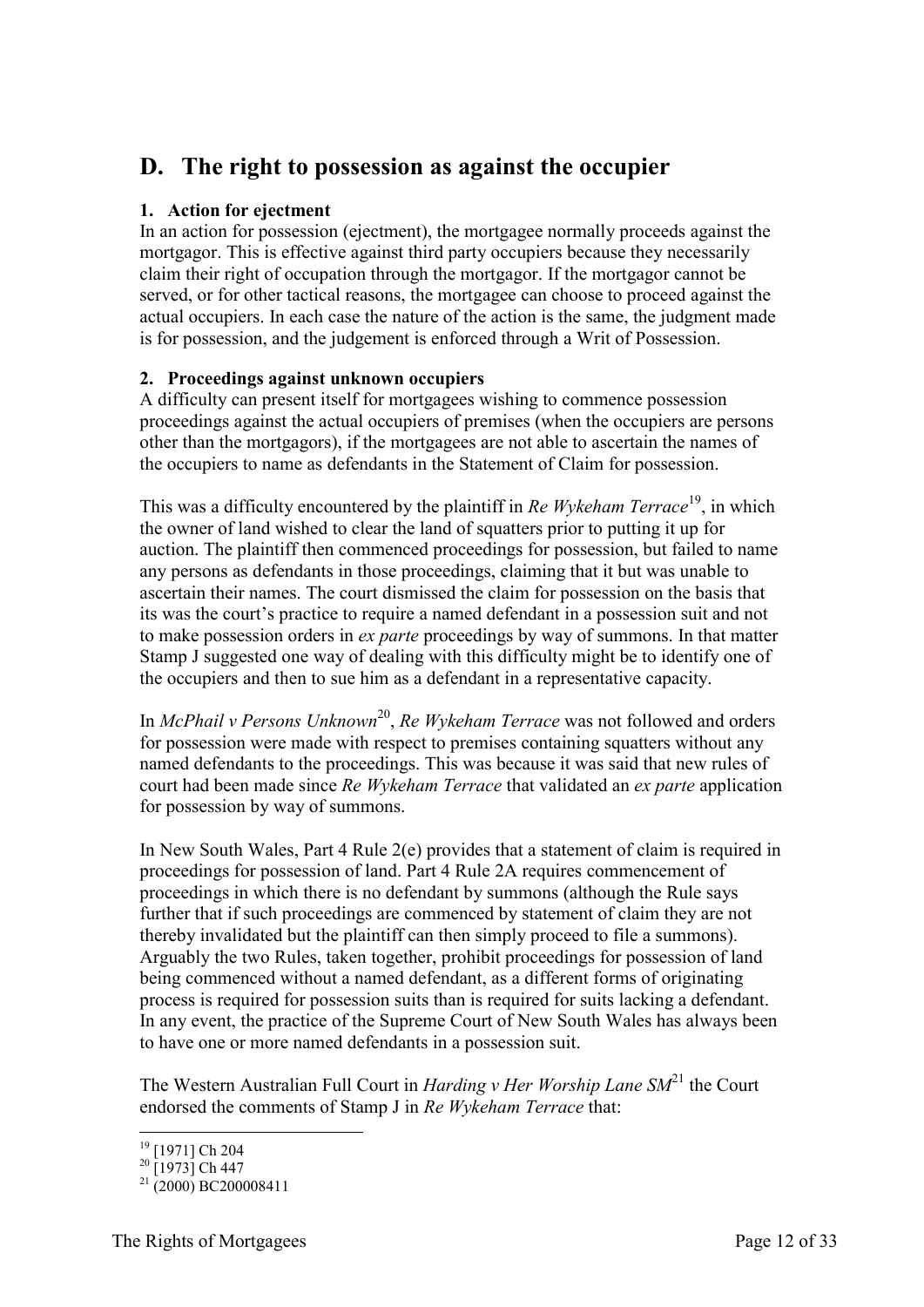..it is axiomatic that a person claiming an order of this court against another, except where a statute provides otherwise… cannot obtain that relief except in proceedings to which that other person is a party and after that other personthe person against whom the relief is sought- has had the opportunity of appearing before this court and putting forward his answer to the claim.

Although *Harding* involved an *ex parte* monetary judgement rather than possession, the citation in that decision of a number of other authorities (including *Delta Properties Pty Ltd v Brisbane City Council*<sup>22</sup>) on the general essentiality of joining necessary defendants, it is clear that the Court did not view this principle as being narrowly confined.

It follows that it is most unlikely that the *ex parte* approach taken in *McPhail v Persons Unknown* would be regarded as appropriate in New South Wales, with the approach taken in *Re Wykeham Terrace* instead likely to find favour. Thus mortgagees seeking possession wishing to proceed against the occupiers rather than the mortgagors should ascertain the identities of at least one of the occupiers to name as a defendant, who can then be treated as representative of all defendants pursuant to Part 8 Rule 13. Given the service of Notices to Occupiers inviting any other occupiers to apply to be joined to proceedings if the so desire, it is difficult to see why the Court would oppose this course if there were some evidence concerning the difficulty in discovering the identity of the other occupiers.

# <span id="page-12-0"></span>**E. Exercising the right to possession**

#### <span id="page-12-1"></span>**1. What constitutes taking possession?**

Lord O'Hagan said in the oft-cited passage in *The Lord Advocate v Lord Lovat*<sup>23</sup>:

As to possession, it must be considered in every case with reference to the peculiar circumstances. The acts implying possession in one case, may be wholly inadequate to prove it in another. The character and the value of the property, the suitable and natural mode of using it, the course of conduct which the proprietor might reasonably be expected to follow with a due regard to his own interests- all these things, greatly varying as they must, under various conditions, are to be taken into account in determining the sufficiency of a possession.

Thus, in essence, to take possession of an in land a person must do the sort of things an owner of that land would normally do, the precise nature of those acts varying according to the land in question. One important aspect of this is the exclusion of the former possessor of the land from exercising similar rights, as one cannot be said to take possession until the former possessor has been ousted from possession: see Williams Brothers Direct Supply Ltd v Raftery<sup>24</sup>.

In most cases, it is clear that a mortgagee has taken possession, as entry into premises and physically evicting the existing occupiers and/or changing the locks involve

<sup>-</sup> $22$  (1955) 95 CLR 11

 $^{23}$  (1880) 5 App Cas 273 at 288

 $^{24}$  [1958] 1 OB 159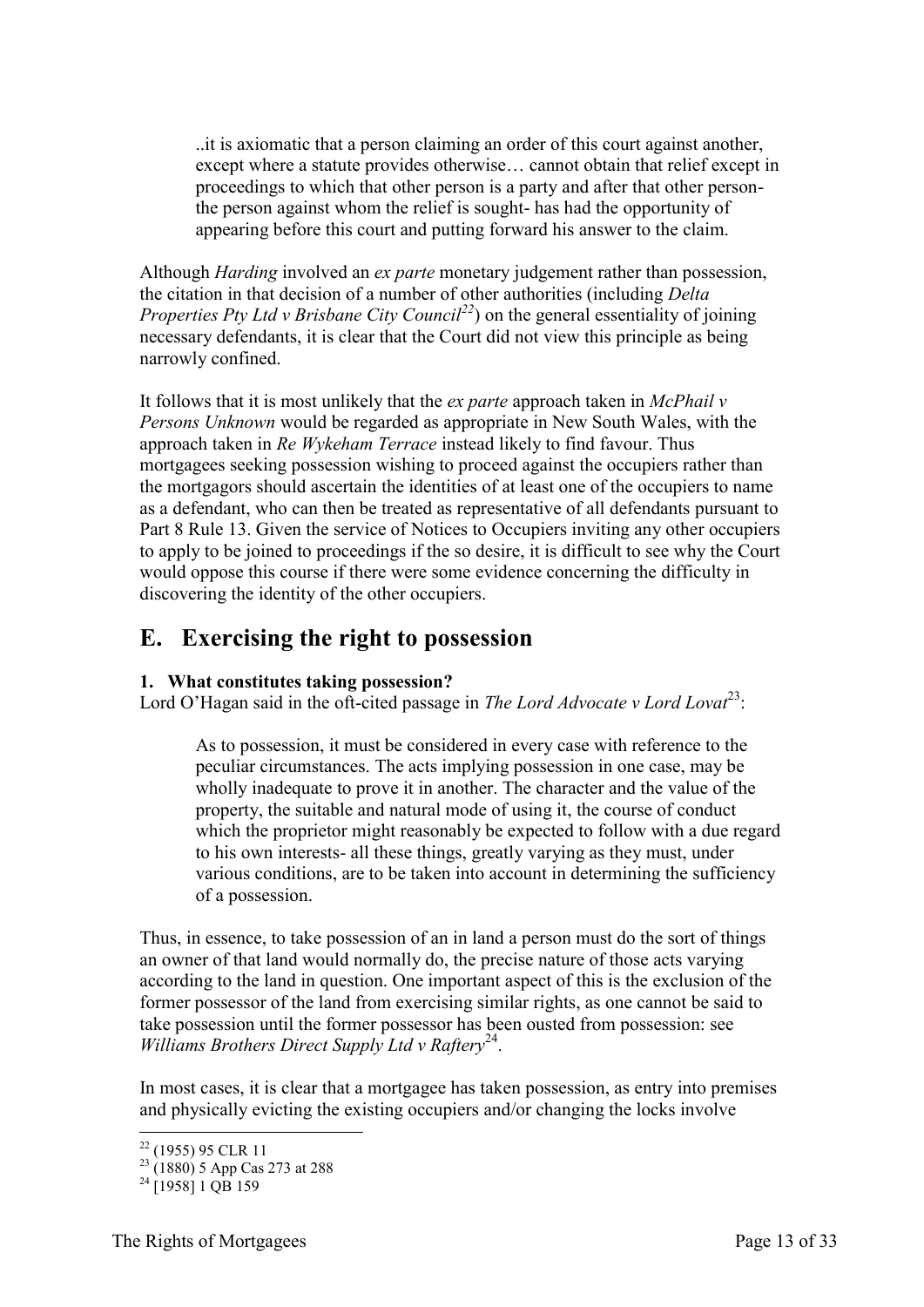ouster of the previous possessor and a clear exercise of dominion over the property by the mortgagee. In some cases, however, the question is more difficult, such as when the land is vacant of occupiers or lockable structures or the when the mortgagee wishes to assert its rights over the land but with the existing occupiers remaining in occupation.

#### <span id="page-13-0"></span>**2. Leaving the tenant in place**

In *Noyes v Pollock*<sup>25</sup>, a mortgagee did not disturb the occupation of existing tenants of land or interact with them in any way, but took the rents from the mortgagor's agent with the tenants apparently still believing that they were paying rent to the mortgagor. The court found that there was no taking of possession in this case, but that more was required than the mere receipt of rents. As Cotton LJ stated<sup>26</sup>:

in my opinion it ought to be shewn not only that he gets the amount of the rents paid by the tenants, even although he gets their cheques or their cash, but that he receives it in such a way that it can be properly said that he has taken on himself to intercept the power of the mortgagor to manage his estate, and has himself so managed and received the rents as part of the management of the estate.

The court contrasted the facts of the case before it with the situation where the mortgagee sends a notice to the tenant requiring the rent to be paid to the mortgagee rather than the mortgagor, or the situation where the mortgagee takes over the rent collection process by taking the rents directly from the tenants rather than permitting the mortgagor or his agent from doing so- in either of these cases, possession would have been found to have been taken.

Thus, provided that the mortgagee informs the tenants that it is taking possession and directs all further rents to be paid to the mortgagee and not the mortgagor, the mortgagee can, if it so desires, leave tenants (or licensees) in occupation of property but still be considered to have taken possession. That does not, however, exclude the possibility that the tenants or licensees might later refuse to vacate the premises if the mortgagee requests them to do so, with the mortgagee then needing either to initiate possession proceedings or to risk taking possession by way of self-help so as to clear the premises of unwanted occupiers.

The mortgagee might also take possession without ousting a mortgagor in possession by making an agreement with the mortgagor that henceforth the mortgagor is to remain in occupation only as a tenant of the mortgagee and is to pay rent to the mortgagee in exchange for that right.

#### <span id="page-13-1"></span>**3. Vacant land**

In *The Lord Advocate v Lord Lovat*, the interest in land in question was the fishing rights to a river. Lord Lovat was held to have taken possession by occasionally fishing in the river, by employing persons to supervise the spawning of the salmon in the river, and by requiring his tenants in their leases to prevent others from fishing in the river.

<sup>-</sup><sup>25</sup> (1886) 32 Ch D 53

 $^{26}$  at p 61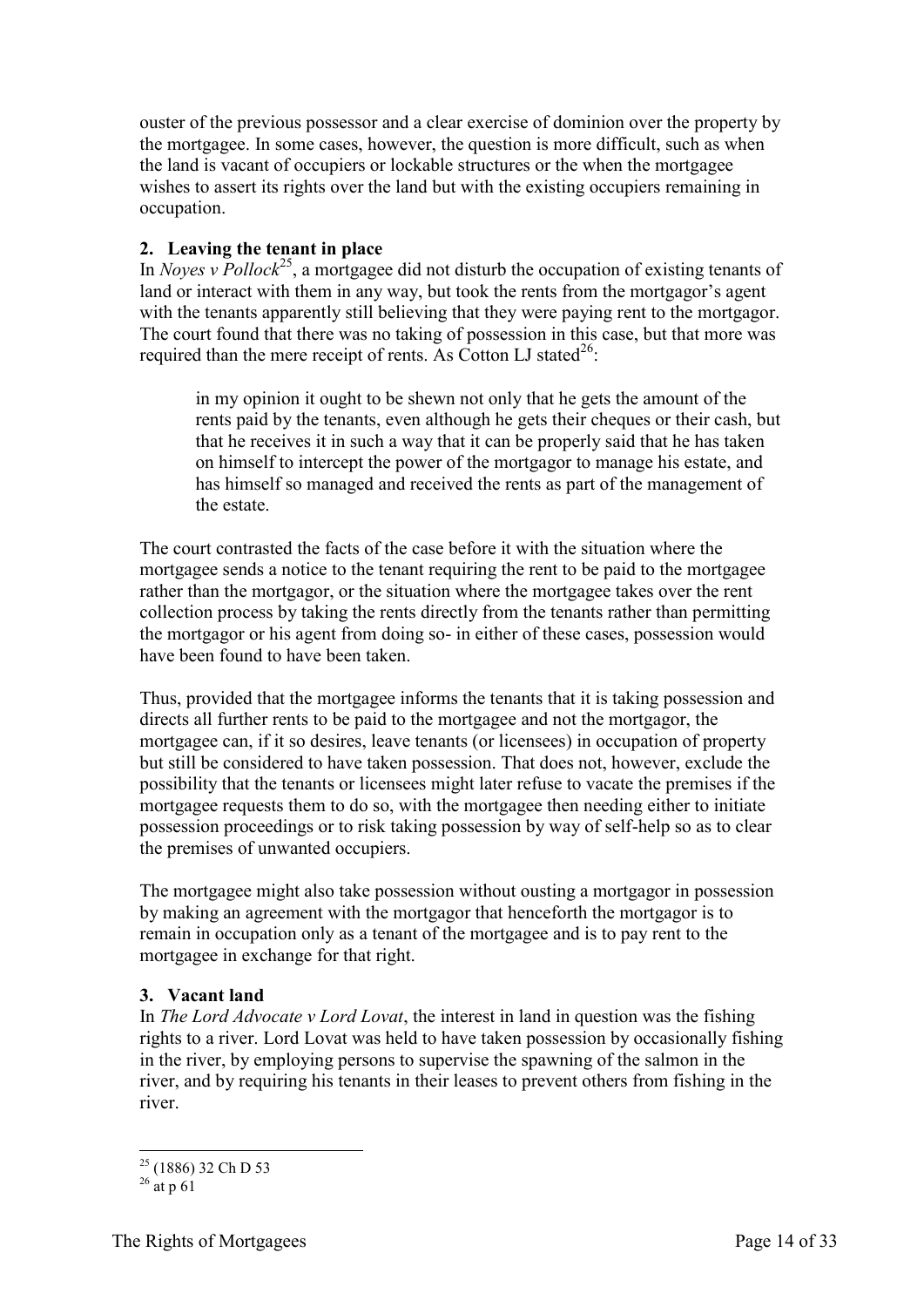In *Kirby v Cowderoy*<sup>27</sup>, a person was found by the Privy Council to have taken possession of a tract of wild land in British Columbia by paying all taxes referable to the land after the owner had ceased to do so, in the circumstances that the land was uninhabitable and payment of taxes by the new possessor was "the only act of possession of which it appeared to be capable".

In relation to the more usual situation in which the vacant land is an unimproved block of suburban land, it is suggested that possession could be taken by physical entry onto the land by the mortgagee or its agent and affixing some notice to the land indicating the taking of such possession- the placing of "For Sale" signs on the land would probably be adequate for this purpose.

#### <span id="page-14-0"></span>**4. Rights & liabilities on taking possession**

After taking possession, the mortgagee is entitled to the rents and profits of the land, but must use these to reduce the mortgage debt and is liable to account to the mortgagor and/or any subsequent mortgagees. The mortgagee is also entitled to receive its expenses properly incurred in preserving the security and, if the mortgage grants the power or it is necessary to properly realise the value of the land at sale (such as in the case of partially completed buildings), the cost of making improvements to the land: see *Matzner v Clyde Securities Ltd*<sup>28</sup>.

The mortgagee is also liable to the mortgagor and/or subsequent mortgagees for any unnecessary injury to the value of the security property whilst the mortgagee is in possession, either by deliberate act of the mortgagee or its agents or by gross and willful negligence of the mortgagee: see *Midland Credit Ltd v Hallad Pty Ltd<sup>29</sup>* Reasonable exercise of a statutory or other power to exploit the security for the purpose of realising a profit, such as working mines and/or cutting and selling timber, does not, however, attract liability to the mortgagee even if it devalues the security, although the profits from such activity must be accounted for (as with any profits).

In *Midland Credit Ltd v Hallad Pty Ltd*, Hutley JA dealt with a case involving a mortgage over a multi-story residential building site. After default, the mortgagee entered into possession, completed the building, and sold the units. The officer of the mortgagee, Baird, who was put in charge of the construction process employed as the builder a man classed by his Honour as his "crony" named Roberts, even though Roberts, when employed, was unlicensed. Baird and Roberts then conspired to have the building work performed in a way that was to their own financial advantage, without keeping proper accounts, making no attempt to keep building costs down, and employing shoddy materials and workmanship. The mortgagee had failed to properly supervise the activities of Baird or Roberts, even though Baird had no special skills that fitted him for the task assigned to him. His Honour determined that in the circumstances, the mortgagee had not made a "genuine effort to complete the building in a proper and economical way". The mortgagee was then only permitted to recover such building expenses that were found to be reasonably incurred, and further had to deduct from the mortgage debt the amount of money lost on sale of the units as a result of the "willful default and neglect" of the mortgagee, with the matter being referred to the Master to determine the quantum of these amounts.

<sup>-</sup><sup>27</sup> [1912] AC 599

 $28$  [1975] 2 NSWLR 293

 $^{29}$  (1977) 1 BPR 9570.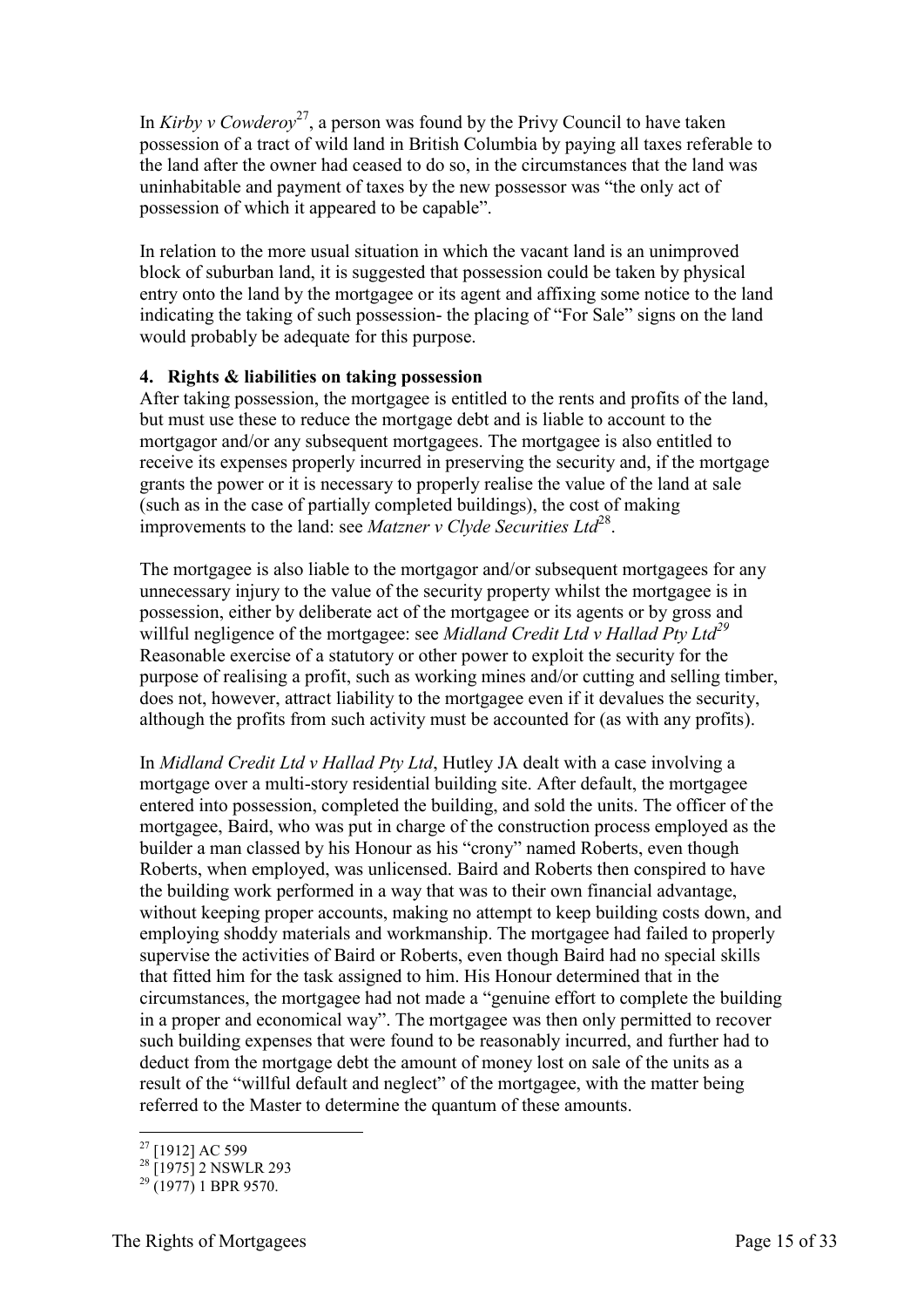#### <span id="page-15-0"></span>**5. What if the mortgagor re-enters possession?**

If "forcibly or by stratagem" a mortgagor re-enters the security premises after the mortgagee has taken possession pursuant to the exercise by the Sheriff of a writ of possession, the mortgagee need not commence new proceedings for a fresh writ of possession, but can instead return to court in the original proceedings and seek that a writ of restitution be issued to put the mortgagee back into possession and/or that the mortgagor be committed for contempt of court: *Alliance Building Society v Austen<sup>30</sup>* . Although a writ of restitution is not mentioned by name in the Supreme Court Rules, it comes under the description "writ in aid of a writ" in Part 44 Rule 1, being in aid of the original writ of possession. As such a writ can be sought immediately and, if necessary, on an ex parte basis, the writ of restitution avenue would be the easiest and quickest means of regaining possession in such a case.

Writs of restitution and contempt actions are available only in the case of re-entry by or at the behest of a defendant to the original proceedings. In the case of the dispossession of the mortgagee by a third party, it is necessary to commence new proceedings for a fresh writ of possession against that third party and/or the new occupiers.

If re-entry into the premises is made by breaking and entering, it is possible that the police may act to remove the perpetrator of this illegal act from the premises and restore the mortgagee to possession. As the police have wide discretion in the exercise of their powers and often do not wish to be involved in matters that may be adjudicated in civil courts, a mortgagee should not count on their assistance in these circumstances.

#### <span id="page-15-1"></span>**6. As between the first and second mortgagee**

A registered second mortgagee is entitled to bring possession proceedings, however not at the expense of the rights of the first mortgagee. Handley J's judgement in Zanzoul v Westpac Banking Corp<sup>31</sup>, the decision of the NSW Court of Appeal which established the registered mortgagee's rights to possession, notes in this regard<sup>32</sup>:

It is true… that a second mortgagee is not entitled to possession of the security as against the first mortgagee. If the first mortgagee had also sought possession, the Court would be bound to make an order in its favour and to refuse an order in favour of the second mortgagee.

His Honour went on to state that the first mortgagee in the case before him "had not attempted to recover possession" and thus considered that the second mortgagee was entitled to possession notwithstanding the existence of a first mortgage on the title.

In relation to equitable mortgagees seeking possession by way of specific performance and orders for judicial sale, the Masters in Equity have initiated the practice of requiring notification of first mortgagees that such orders are sought, and have then only granted the orders in question if either the first mortgagee chooses to take no action or if an additional order is added requiring the second mortgagee to yield up possession to the first mortgagee immediately on demand.

-

<sup>&</sup>lt;sup>30</sup> [1951] 2 All ER 1068

<sup>31</sup> (1995) 6 BPR 14,142

 $32 \frac{(1555)}{314}$  14,145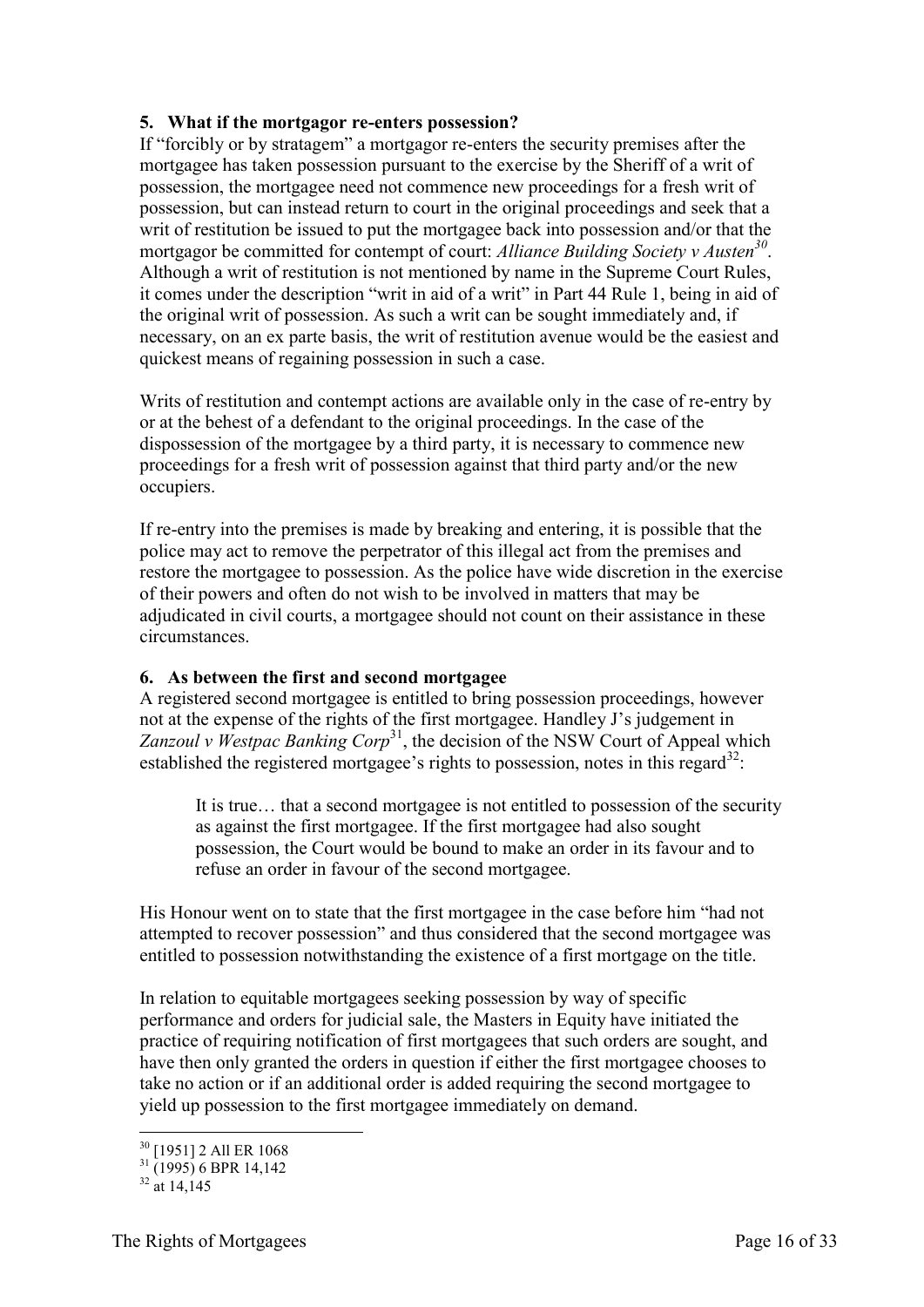In any event, if a second mortgagee gains possession of the security, the first mortgagee is free to assert its superior right to possession at any time by bringing its own possession suit against the second mortgagee.

If, by virtue of the lodgement of a defence by a mortgagor in proceedings brought by a first mortgagee for possession, orders for possession of the security by the first mortgagee appear unlikely to be made for some considerable time, that would be good reason for possession to be given to the second mortgagee on an application by the second mortgagee that was undefended, in the circumstances that no conflicting judgement in favour of the first mortgagee was imminent. The first mortgagee's rights would not be prejudiced in this case as after the second mortgagee took possession, the first mortgagee could then discontinue its proceedings against the mortgagor and instead call on the second mortgagee to deliver up possession, which the second mortgagee would be obliged to do given the first mortgagee's prior claim.

# <span id="page-16-0"></span>**F. Power to appoint a receiver**

#### <span id="page-16-1"></span>**1. All mortgages deemed to contain the power to appoint a receiver**

S 109(1) (c) of the Conveyancing Act has the effect of deeming any mortgage to contain (except to the extent that the mortgage may express the contrary intention):

A power to appoint a receiver of the income of the mortgaged property or any part thereof.

The section is applicable whether or not the land in question is under the provisions of the Real Property Act, and in relation to both registered and unregistered mortgages.

#### <span id="page-16-2"></span>**2. Default required before the appointment**

S 115A of the Conveyancing Act clarifies several matters in relation to the appointment of receivers under the Conveyancing Act.

Firstly, the section defines in broad compass the concept of "default" under the mortgage that may give rise to the appointment of a receiver. Such a default can be in the payment of principal, interest or any other money secured by the mortgage. Default also occurs if any "covenant, agreement or condition" in the mortgage is breached. In other words, "default" is given its natural meaning of breach of any obligation under the mortgage.

Secondly, the section forbids a mortgagee from appointing a receiver, whether under the Conveyancing Act or otherwise, unless a default under the mortgage has occurred.

Thirdly, the section forbids a receiver from exercising any powers unless both a default has been made and the instrument appointing the receiver has been registered. This has been found to only apply where there is no express covenant in the mortgage allowing for the appointment of a receiver.

Fourthly, the section forbids the receiver from exercising any power to sell the security property until the mortgagee itself acquires a power of sale. For a mortgagee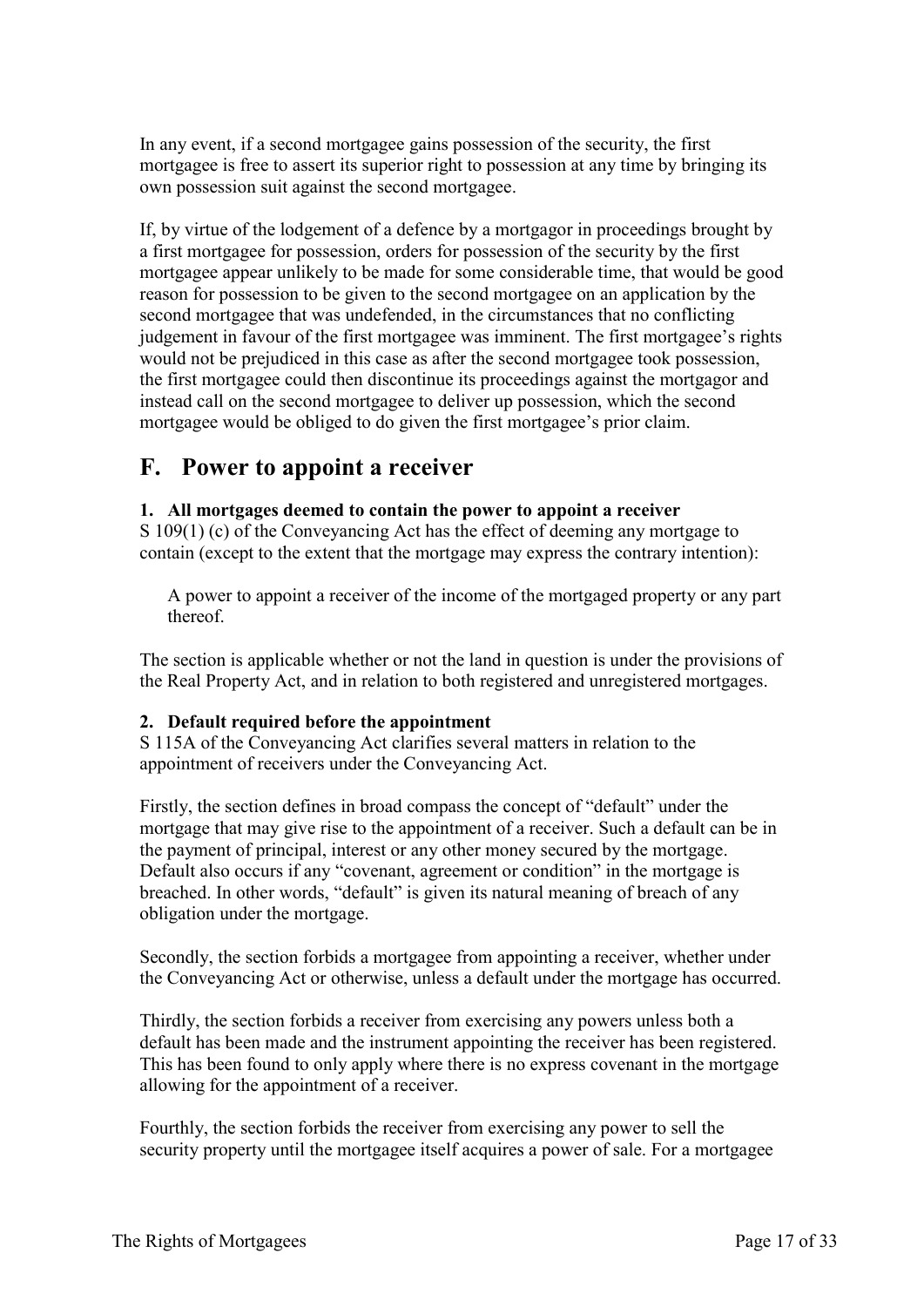to acquire power of sale there must be service and non-compliance with a s 57(2)(b) and/or  $s 111(2)(b)$  notice.

In *Isherwood v Butler Pollnow Pty Ltd*<sup>33</sup>, the NSW Court of Appeal considered s115A, the key judgement being that of McHugh JA (with whom Glass JA agreed). His Honour found no provision in either s155A or s111 of the Conveyancing Act requiring the s111 notice provisions to be observed prior to the appointment of a receiver. The mortgage in question, however, provided by its express terms that the mortgagee could only appoint a receiver if the moneys secured under the mortgage became payable, which was interpreted as meaning that the principal must fall due before a receiver could be appointed. As the time for repayment of principal had not yet arrived, however, the mortgagee was obliged in that case to accelerate the principal, which would normally require non-compliance with a s57 or s111 notice. However, as a non-monetary default had occurred and the mortgage contained a provision dispensing with notice, principal was found able to be accelerated, and thus the receiver appointed, notwithstanding the lack of a prior notice.

Isherwood further decided, notwithstanding the express words of the section, that s115A should be construed as only requiring registration of the instrument appointing a receiver in cases where the appointment was not pursuant to a power in a mortgage deed.

#### <span id="page-17-0"></span>**3. Receiver agent of the mortgagor**

Section 115(2) of the Conveyancing Act provides, with respect to a receiver appointed pursuant to s  $109(1)(c)$  of the Act:

(2) The receiver shall be deemed to be the agent of the mortgagor or person whose land is subject to the charge, and the mortgagor or person shall be solely responsible for the receiver's acts or defaults, unless the instrument creating the mortgage or the covenant under which the charge arose otherwise provides.

Thus, unless the mortgage otherwise provides, the receiver will be the mortgagor's agent notwithstanding the fact that the receiver has been appointed by the mortgagee. Thus if the receiver commits any wrongful act or default this will be the responsibility of the mortgagor and not the mortgagee.

It should be noted that this rule only applies in relation to receivers appointed pursuant to the implied power in the mortgage, and only if the mortgage does not otherwise provide. The rule has thus no applicability to a court-appointed receiver.

Notwithstanding the general rule, a mortgagee can become liable for a receiver's actions if the mortgagee seeks to restrict a receiver's discretion by directing the receiver or interfering in the receivership. In *Standard Chartered Bank Ltd v Walker*<sup>34</sup>, Lord Denning considered an appeal from an application for summary

<sup>-</sup><sup>33</sup> (1986) 6 NSWLR 363

 $34$   $\Gamma$ 19821 3 All ER 938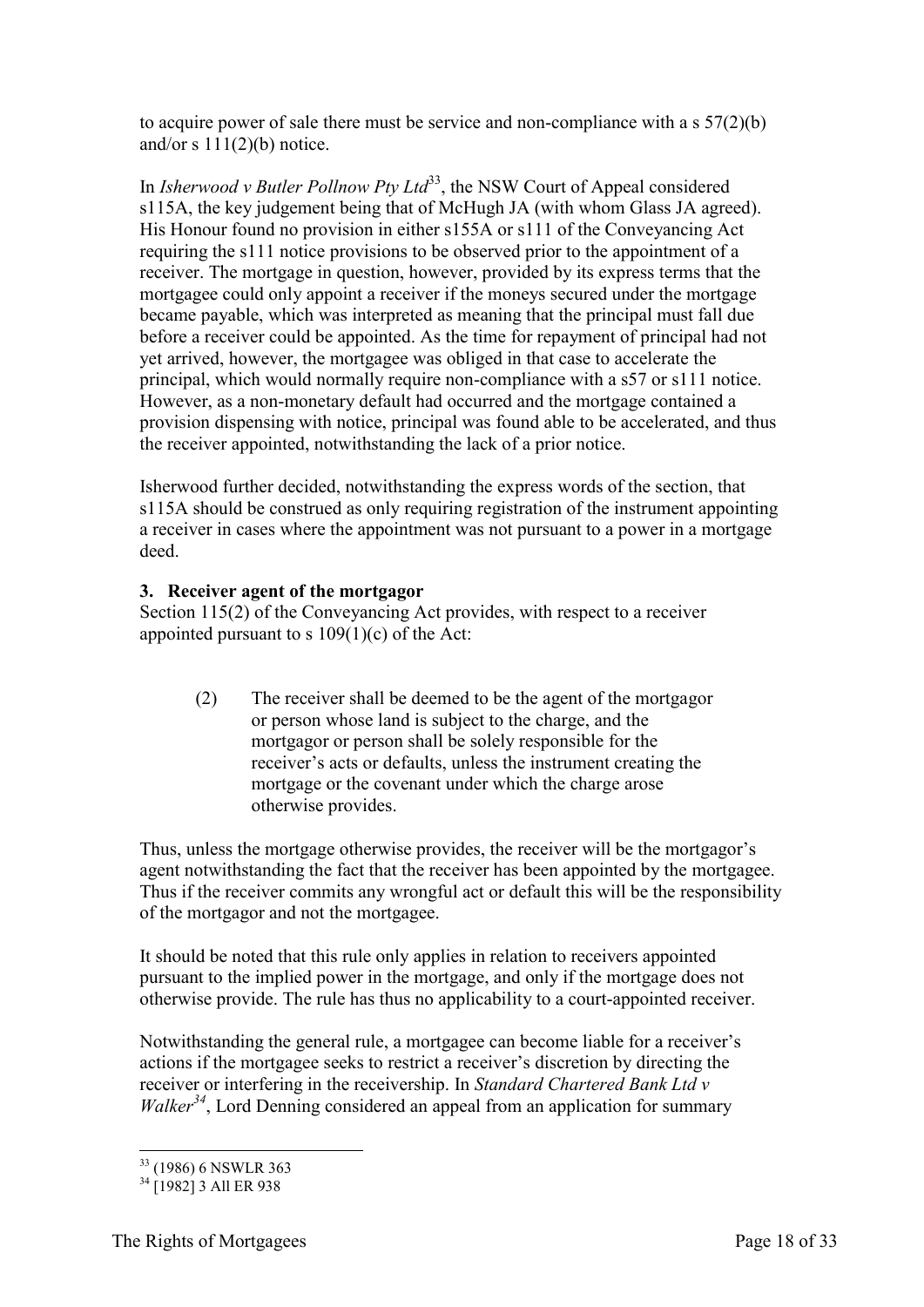judgement, and noted<sup>35</sup> that the allegation that the debenture-holding bank had directed the receiver to sell assets as quickly as possible created a triable issue as such interference may result in liability for the bank, the rule being:

The debenture holder, the bank, is not responsible for what the receiver does except in so far as it gives him directions or interferes with his conduct of the realisation. If it does so, then it too is under a duty to use reasonable care…

See also *ANZ Banking Group Pty Ltd v Walker<sup>36</sup>*, which followed *Standard Chartered*.

#### <span id="page-18-0"></span>**4. Challenges to the appointment of a receiver**

As is the case with any other step taken by a mortgagee, the appointment of a receiver is liable to be challenged. This is a particular danger in relation to receivers as if a receiver's appointment is invalid then so are all the receiver's subsequent acts.

The most likely means of attacking the appointment of a receiver is by claiming that the appointment of the receiver was not in accordance with the terms of the mortgage. An example of such a challenge is found in *Isherwood v Butler Pollnow Pty Ltd<sup>37</sup>* , referred to previously. Another example is found in *Bunbury Foods Pty Ltd v National Bank<sup>38</sup>* in which a mortgage which stated that the debt was repayable "on demand" was construed as meaning "within a reasonable time" from the service of the demand, and hence if a receiver was appointed before that "reasonable time" had elapsed the appointment would be invalid. It was found in that case, however, that 3 days after the receipt of the demand the mortgagor admitted to the mortgagee that it could not pay the debt, and that the mortgagee was not required to allow any additional time to pay after that admission.

#### <span id="page-18-1"></span>**5. Responsibility for the receiver's fees**

The receiver will first look for his or her fees from the income and/or proceeds of sale of the assets of the receivership. If those assets are insufficient to pay the receiver's fees, the receiver usually will look to the mortgagee for the balance if there is an agreement to this effect between the receiver and the mortgagee (which the receiver will usually insist on as a condition of appointment).

#### <span id="page-18-2"></span>**6. The powers of the receiver**

S 115(3) of the Conveyancing Act sets out the following powers possessed by a receiver appointed pursuant to a power under that Act:

The receiver shall have power to demand and recover all the income of the property of which he or she is appointed receiver, by action or otherwise, in the name either of the mortgagor or person whose land is subject to the charge or of the mortgagee or chargee, to the full extent of the estate or interest which the mortgagor or person could dispose of, and to give effectual receipts accordingly, for the same, and to

-

 $35$  at p 943

 $36^{41}$  (1983) 1 ACLC 1081

 $37(1986)$  6 NSWLR 363

<sup>38</sup> (1984) 153 CLR 491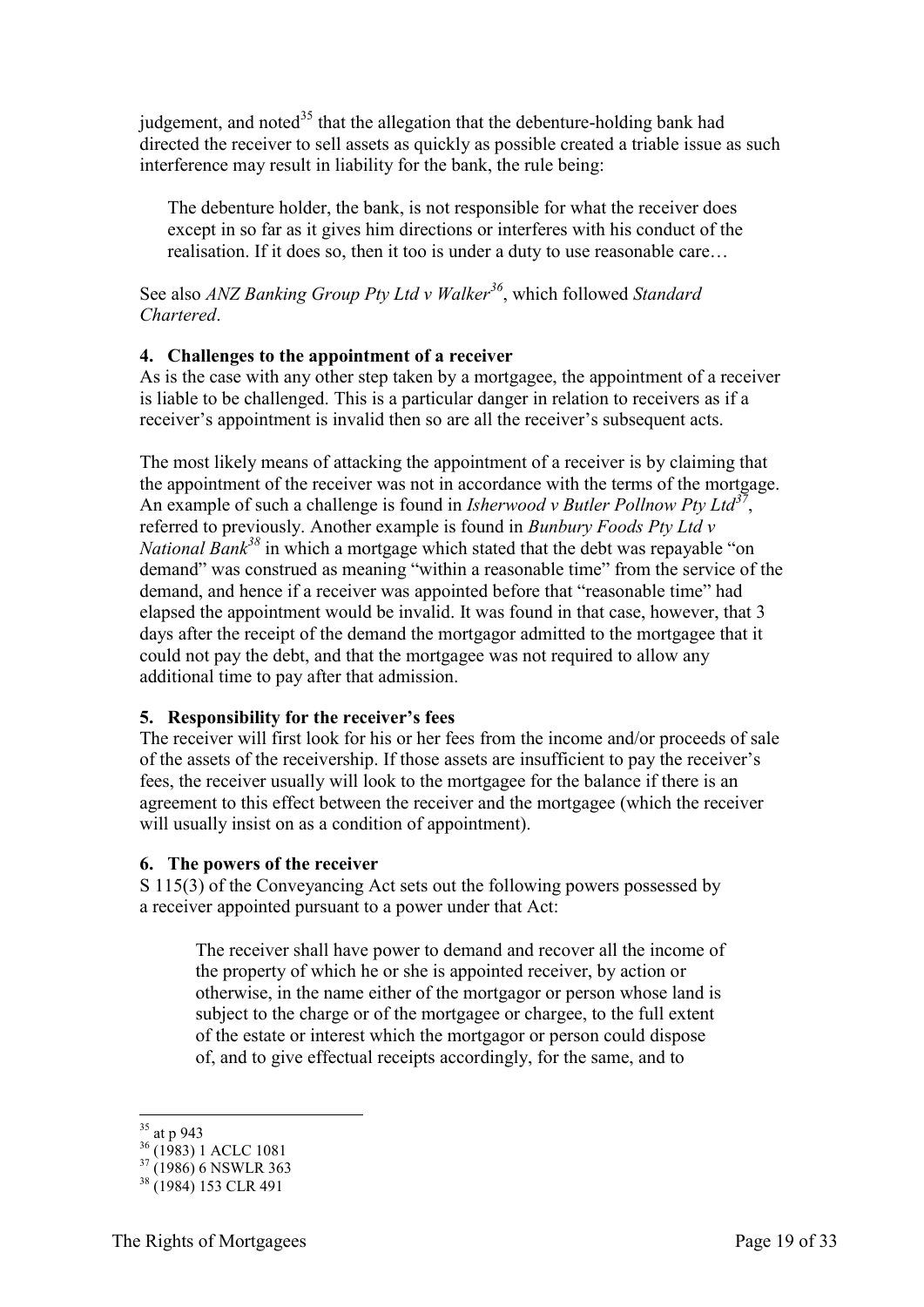exercise any powers which may have been delegated to him or her by the mortgagee or chargee pursuant to this Act.

Section 115A(3) of the Conveyancing Act provides, however, that receiver cannot exercise power of sale over property until such time as the mortgagee appointing the receiver is itself able to exercise power of sale.

If the mortgagor is a corporation, the receiver arguably has additional powers conferred by s 420 of the Corporations Act.

#### <span id="page-19-0"></span>**7. Liability of the receiver**

A receiver is liable for any wrong committed by him or her, but in the usual case of the receiver being the agent of the mortgagor, the receiver will usually be able to claim an indemnity from the mortgagor with respect to any personal liability, but not if the receiver's acts which attracted the liability in question exceeded the receiver's authority. If a receiver's appointment is invalid, however, no indemnity will be available from the mortgagor, and receivers normally insist on an express indemnity from the mortgagee to cover such liability as a condition of the receiver accepting appointment. Although a mortgagor has the standing to sue a receiver, there is no utility in bringing such a suit in those cases in which the receiver enjoys an indemnity from the mortgagor.

# <span id="page-19-1"></span>**G. The right to cut and sell timber**

#### <span id="page-19-2"></span>**1. An implied right under the Conveyancing Act**

Section 109(1) of the Conveyancing Act, which applies also to mortgages and charges under the Real Property Act, has the effect of implying into a mortgage a variety of terms conferring powers on the mortgagee. This subsection thus removes the need for a mortgage to expressly set out the powers referred to in the sub-section, but is of no assistance to a mortgagee who has already included the powers in question in the express terms of the mortgage. The powers may also be expressly negatived. Subsection (3) stating:

Subsection (1) applies only if and as far as a contrary intention is not expressed in the instrument, and shall have effect subject to the terms of the instrument and to the provisions therein contained.

#### <span id="page-19-3"></span>**2. The power to cut timber**

Section 109(1)(d) confers on the mortgagee the following:

A power, while the mortgagee or chargee is in possession, to cut and sell timber except trees planted or left standing for shelter or ornament, or to contract for any such cutting and sale, to be completed within any time not exceeding twelve months from the making of the contract.

As can be seen, the power to cut and sell timber is restricted in several ways:

- (a) The mortgagee can only cut and sell, or enter into a contract for the cutting and selling, of timber whilst the mortgagee is in possession;
- (b) Ornamental and/or shade trees cannot be cut; and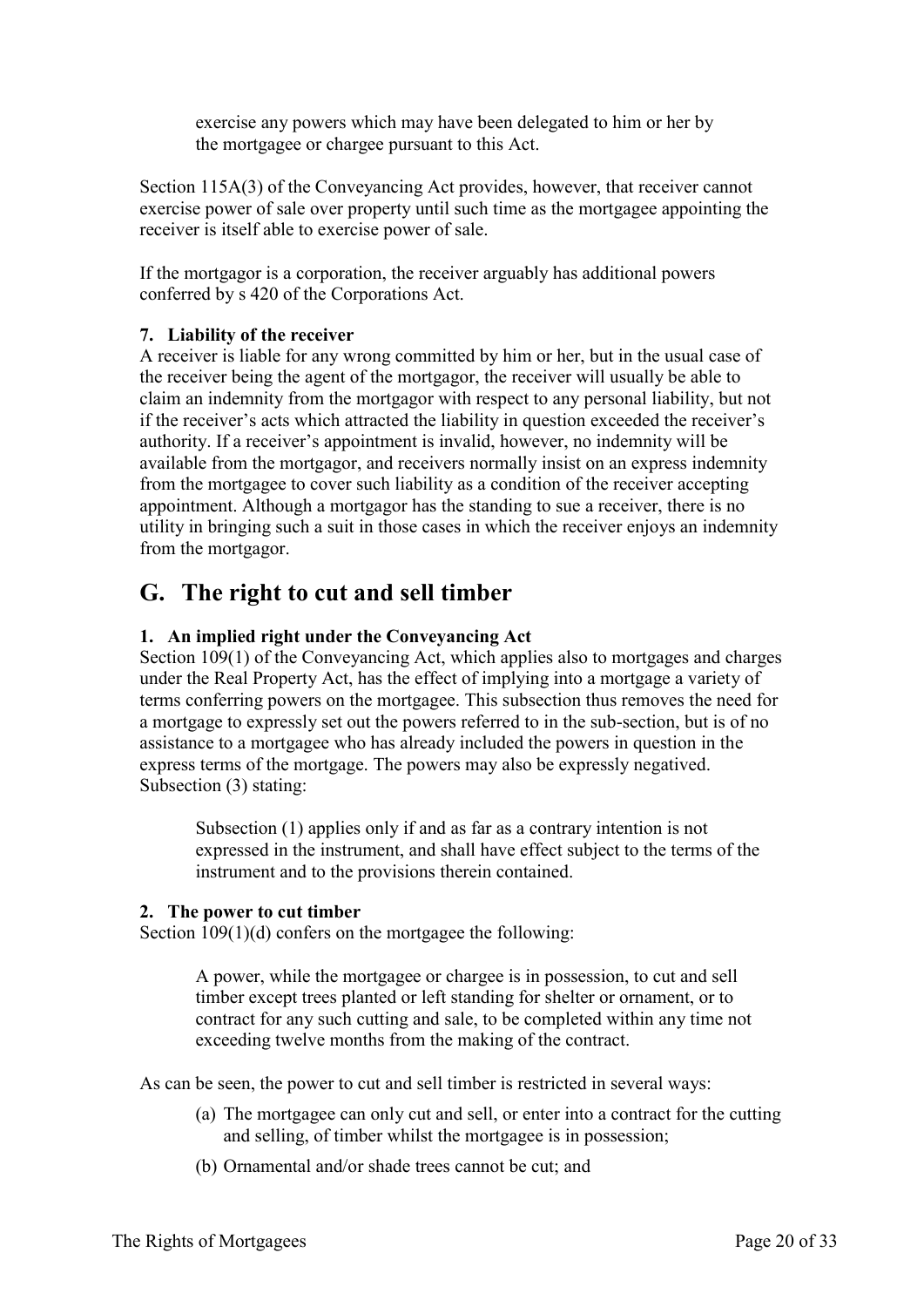(c) Any contract for cutting and sale entered into must restrict the right of the other party to cut the trees within 12 months of the contract date

#### <span id="page-20-0"></span>**3. Applies to legal & equitable mortgages**

Section 109 applies equally to legal and equitable mortgages, so the right to cut timber is implied into both types of mortgage.

#### <span id="page-20-1"></span>**4. Disbursement of the proceeds from the sale of timber**

As with any income earned by the mortgagee from the security property, the proceeds of cutting and selling timber must be applied towards payment of the debt secured under the mortgage (assuming no prior interest-holders with first claim over the monies), and the mortgagee is liable to account for such proceeds to the mortgagor and any subsequent mortgagees.

#### <span id="page-20-2"></span>**5. Precautions regarding the exercising this right**

A mortgagee selling any security property has a duty to attempt to realise the best available price. If a mortgagee wishes to cut and sell timber in advance of the sale of the property as a whole, the mortgagee should only do so if the combined sale price of the timber and the sale price of the property denuded of the timber is likely to be no less than the expected sale price of the security with the timber still standing on it.

### <span id="page-20-3"></span>**H. The right to sell easements**

#### <span id="page-20-4"></span>**1. Statutory basis for the power**

Section 109(1)(f) of the Conveyancing Act confers on a mortgagee:

A power to sell any easement, profits a prendre, right or privilege of any kind over or in relation to the mortgaged or charged property.

This power is a power to create and sell incorporeal hereditaments, being rights to utilise land in various ways short of exclusive possession. The most common rights of this nature are easements, which include rights of way, rights to lay and maintain cables or drains across property, and easements of support whereby retaining walls or the like can be maintained on a property for the support of neighbouring land. A profit a prendre is a right to take something from the land, such as wood or stone. A similar right that would also be covered by this power is the profit a rendre, where the right is to deposit something on land, such as to dump rubbish.

The existence of this power means that the mortgagee is empowered to sell rights of the above types over the security property prior to (or, if sufficient monies are thereby raised, in lieu of) selling the security itself.

### <span id="page-20-5"></span>**2. Applies to both equitable and legal mortgages**

The powers set out in section 109 are implied into a mortgage by the Conveyancing Act rather than by the Real Property Act, so are implied into all mortgages, legal or equitable.

#### <span id="page-20-6"></span>**3. Precautions when exercising this power**

A mortgagee selling any security property has a duty to attempt to realise the best available price. If a mortgagee wishes to sell incorporeal hereditaments over the security in advance of the sale of the property as a whole, the mortgagee should only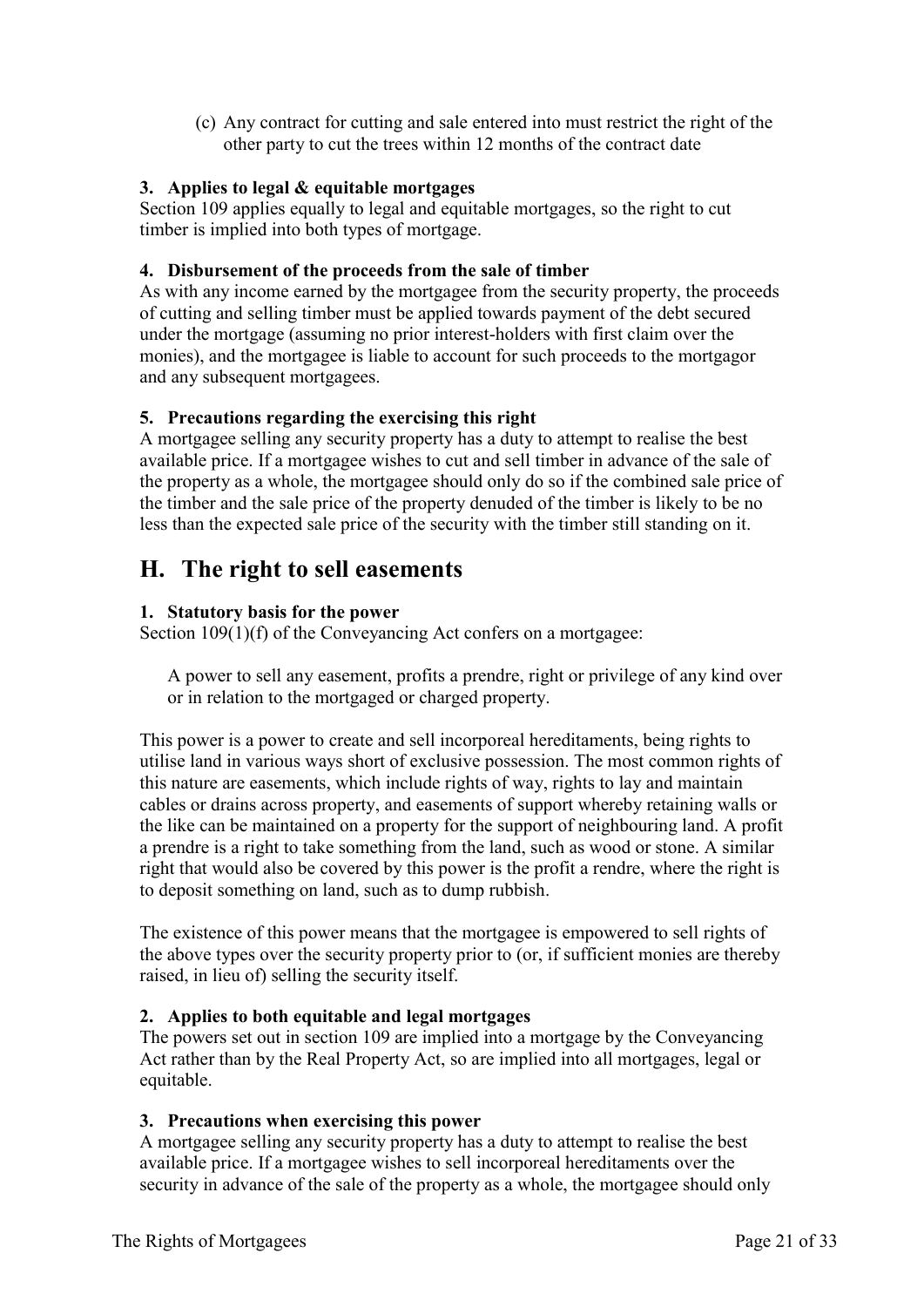do so if the combined sale price of the hereditaments and the final sale is likely to be no less than the expected sale price of the security unencumbered by further incorporeal hereditaments. One can, for example, greatly reduce the sale price of land by selling, a drainage easement through the centre of the block, which may then prevent any building from being erected on the land.

# <span id="page-21-0"></span>**I. The right to collect rents**

### <span id="page-21-1"></span>**1. Under the Real Property Act**

A registered mortgagee has a statutory power to collect rents pursuant to section 60 of the Real Property Act, the text of which has been set out in full previously in this paper under the heading "The Right to Possession under a Registered Mortgage".

Section 63 of the Real Property Act facilitates the collection of rents by a mortgagee as follows:

- (1) Whenever a mortgagee, chargee or covenant chargee gives notice of demanding to enter into receipt of the rents and profits of the mortgaged or charged land to the tenant or occupier or other person liable to pay or account for the rents and profits thereof, all the powers and remedies of the mortgagor, charger or covenant charger in regard to receipt and recovery of, and giving discharges for, such rents and profits, shall be suspended and transferred to the said mortgagee, chargee or covenant chargee until such notice is withdrawn, or the mortgage, charge or covenant charge is satisfied, and a discharge thereof duly registered.
- (2) In every such case, the receipt in writing of the mortgagee, chargee or covenant chargee shall be a sufficient discharge for any rents and profits therein expressed to be received, and no person paying the same shall be bound to inquire concerning any default or other circumstance affecting the right of the person giving such notice beyond the fact of the person's being duly registered as mortgagee, chargee or covenant chargee of the land.
- (3) Nothing herein contained shall interfere with the effect of any judgment or order of the Supreme Court in regard to the payment of rent under the special circumstances of any case, nor shall prejudice any remedy of the mortgagor, charger or covenant charger against the mortgagee, chargee or covenant chargee for wrongful entry or for an account.

As can be seen, section 63 enables the mortgagee, merely by serving notice on a tenant or occupier, to suspend the mortgagor's rights as landlord and to enable the mortgagee to give a good receipt to the tenants or occupier for any rent.

As previously discussed, an equitable mortgagee who obtains possession lawfully is entitled to receive rents and profits: *Re Postle: Ex Parte Bignold*<sup>39</sup>.

<sup>-</sup><sup>39</sup> (1834) 4 Deac & Ch 259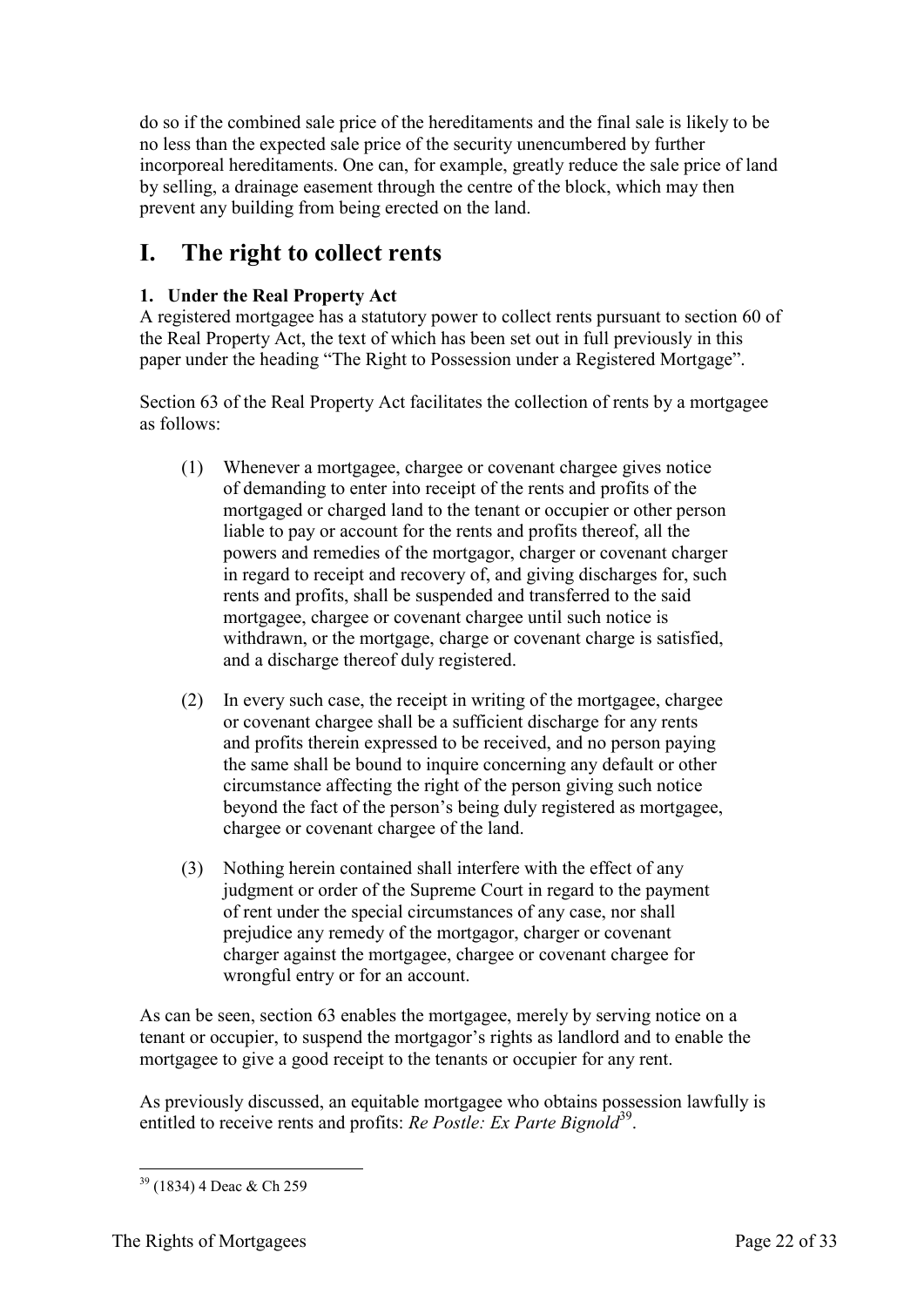#### <span id="page-22-0"></span>**2. Unpaid rental arrears**

In *Amev Finance Ltd v Auscott Ltd*<sup>40</sup>, Needham J decided a case in which the mortgagee had given notice of entering into receipt of rents after several rental payments had fallen due but remained unpaid by the tenant. His Honour found that the mortgagee then entering into receipt of rents was not confined to receiving future rents, but was also entitled to receive the unpaid rental arrears.

#### <span id="page-22-1"></span>**3. Rent paid in advance to the mortgagor**

If the tenant pays rent in advance to the mortgagor he is not obliged to pay it again to the mortgagee unless it was paid after receiving a notice under section 63. Even then the tenant is not obliged to repay rent for any period pre-dating the mortgage. See *De Nicholls v Saunders*<sup>41</sup>.

# <span id="page-22-2"></span>**J. The right to restrict the mortgagor from further incumbering the property**

A clause can be put in a mortgage stating that the mortgagor cannot further encumber the land or cannot do so without the consent of the mortgagee. This is, however, merely a promise by the mortgagor to refrain from encumbering the land, and does not render the mortgagor legally incapable of encumbering the land in breach of the promise. However if the mortgagee discovers an attempt to encumber the land before that attempt is perfected, the mortgagee may be granted an injunction to restrain the completion of the transaction.

Young J stated as follows in *Nia v Phuong<sup>42</sup>*:

A registered proprietor of land who grants a mortgage to a mortgagee, even after the mortgage is registered, remains the proprietor of a congerie of legal rights over which prima facie he or she has the power of mortgage or other disposition as with any other proprietary right. It is, of course, competent for the mortgagor to covenant that he or she will not exercise this right, but if such a covenant is made, it by no means follows that the mortgagor is deprived of the capacity to mortgage the land, it may well be that the only remedy the mortgagee has is in damages.

The above statement that the mortgagee has no remedy other than damages, however, can only describe the situation in which the subsequent mortgage has already been registered, as the Court was prepared in *Nia v Phuong* to grant an injunction at the suit of the first mortgagee to prevent the incoming second mortgagee from registering the second mortgage in breach of a covenant in the first mortgage prohibiting subsequent mortgages. The injunction was justified on a dual basis. Firstly, an incoming second mortgagee is on constructive notice of the terms of all interests recorded on title (including the prohibitive clause in the first mortgage), thus equity will restrain a prospective second mortgagee from acting in breach of a negative covenant of which he has notice. Secondly, a proposed second mortgagee seeks registration of a second mortgage as an agent of the mortgagor, and as such is caught by an injunction issued against the mortgagor restraining registration.

-

<sup>40</sup> (1988) 5 BPR 1,386

 $^{41}$  (1870) LR 5 CP 589

 $42(1993)$  6 BPR 97440 at 13.142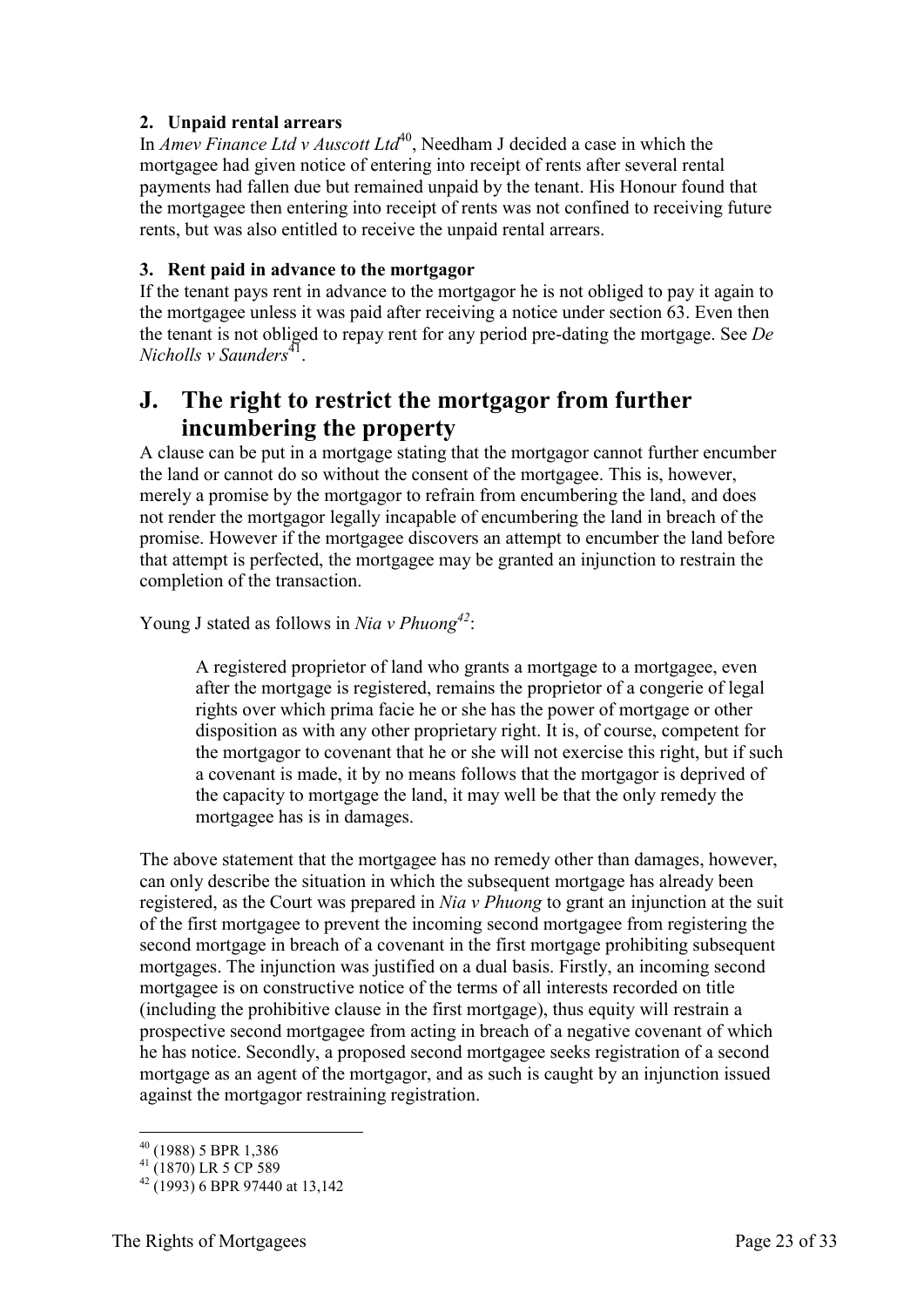As a matter of practice, the first mortgagee will generally not learn of a further encumbrance by equitable mortgage until after it has been granted and monies advanced. Thus it is too late to seek to stop the transaction but it is not too late to stop its registration (which cannot occur without production of the Certificate of Title).

# <span id="page-23-0"></span>**K. The right to foreclose**

### <span id="page-23-1"></span>**1. The nature of foreclosure**

Extinguishment of the equity of redemption is known as "foreclosure". Under Old System Title, a first mortgagee was the legal owner of the security subject to the mortgagor's equity of redemption. In the event of default, the first mortgagee could commence proceedings to extinguish the equity of redemption (foreclosure proceedings). Foreclosure involved the court giving the mortgagor six months to pay the mortgage debt, in default of which the equity of redemption would be extinguished and the first mortgagee could retain the security absolutely.

Unlike Old System title, mortgagees under the Torrens System are not legal owners of the security. Accordingly foreclosure under the Real Property Act land works differently.

### <span id="page-23-2"></span>**2. Regulation of foreclosure by the Real Property Act**

Foreclosure of Real Property Act land is now exclusively governed by sections 61 and 62 of that Act. Those sections read as follows:

#### Section 61

- (1) When default has been made in the payment of the interest or principal sum secured by a mortgage or covenant charge for six months, a registered mortgagee or covenant chargee, as the case may be, or his or her solicitor, attorney, or agent may make application in the approved form to the Registrar-General for an order for foreclosure.
- (2) An application under this section shall state:
	- (a) that default has been made for 6 months in the payment of the principal sum or interest secured by the mortgage or covenant charge,
	- (b) that the land, estate or interest mortgaged or charged has been offered for sale at a public auction by a licensed auctioneer, after notice was given in accordance with section 57 to the mortgagor or covenant charger and all other persons (if any) required to be given notice under that section,
	- (c) that the amount of the highest bid at the sale was not sufficient to satisfy the money secured by the mortgage or covenant charge, together with expenses occasioned by the sale, and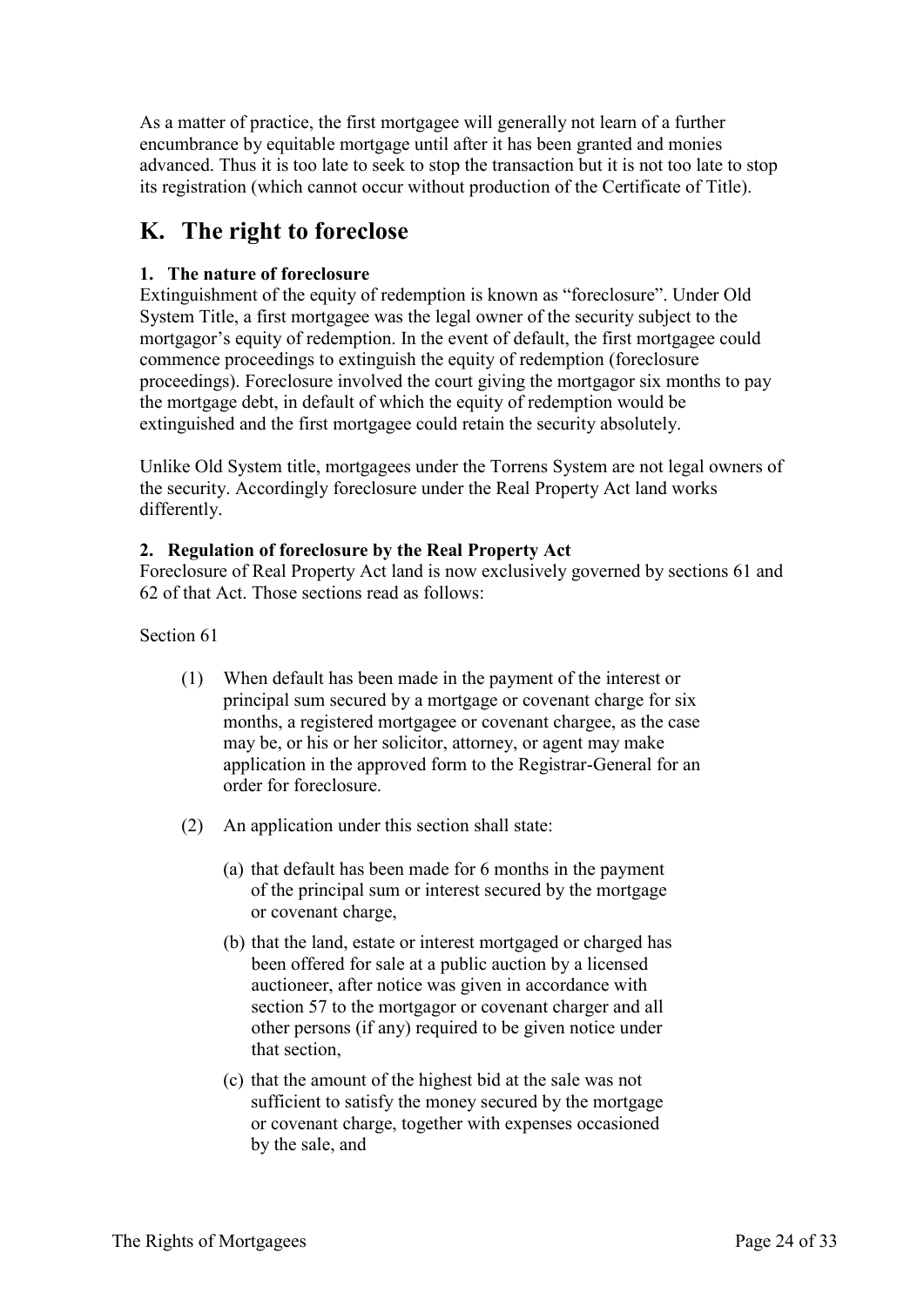- (d) that notice in writing of the intention of the mortgagee or covenant chargee to make the application has been served on:
	- (i) the mortgagor or covenant charger,
	- (ii) all registered mortgagees, chargees or covenant chargees under registered mortgages, charges or covenant charges which have less priority than that of the applicant, and
	- (iii) each caveator (if any) who claims as an unregistered mortgagee or chargee to be entitled to an estate or interest in the land mortgaged or charged.

#### (2A)

- (a) The notice of intention to make the application may be given personally or by post to the Public Trustee where, at the time such notice is so given:
	- (i) the mortgagee or covenant chargee has knowledge of the fact that the mortgagor or covenant charger is dead, and
	- (ii) there is no personal representative of the mortgagor or covenant charger in New South Wales.

Every notice given to the Public Trustee under this subsection shall be accompanied by a statement containing such particulars as may be prescribed.

- (b) Any notice given in accordance with the provisions of paragraph (a) shall be as valid and effectual as if given to the personal representative of the mortgagor or covenant charger unless probate of the will or letters of administration of the estate of the mortgagor or covenant charger is granted to some person other than the Public Trustee within one month after such notice has been so given.
- (c) The provision made by this subsection for the giving of notice of intention to make application for an order for foreclosure shall be in addition to and not in derogation from the provision made by section 46B of the *Moratorium Act 1932* for the giving of notices.
- (3) Such application shall be accompanied by a certificate of the auctioneer by whom such land was put up for sale, and such other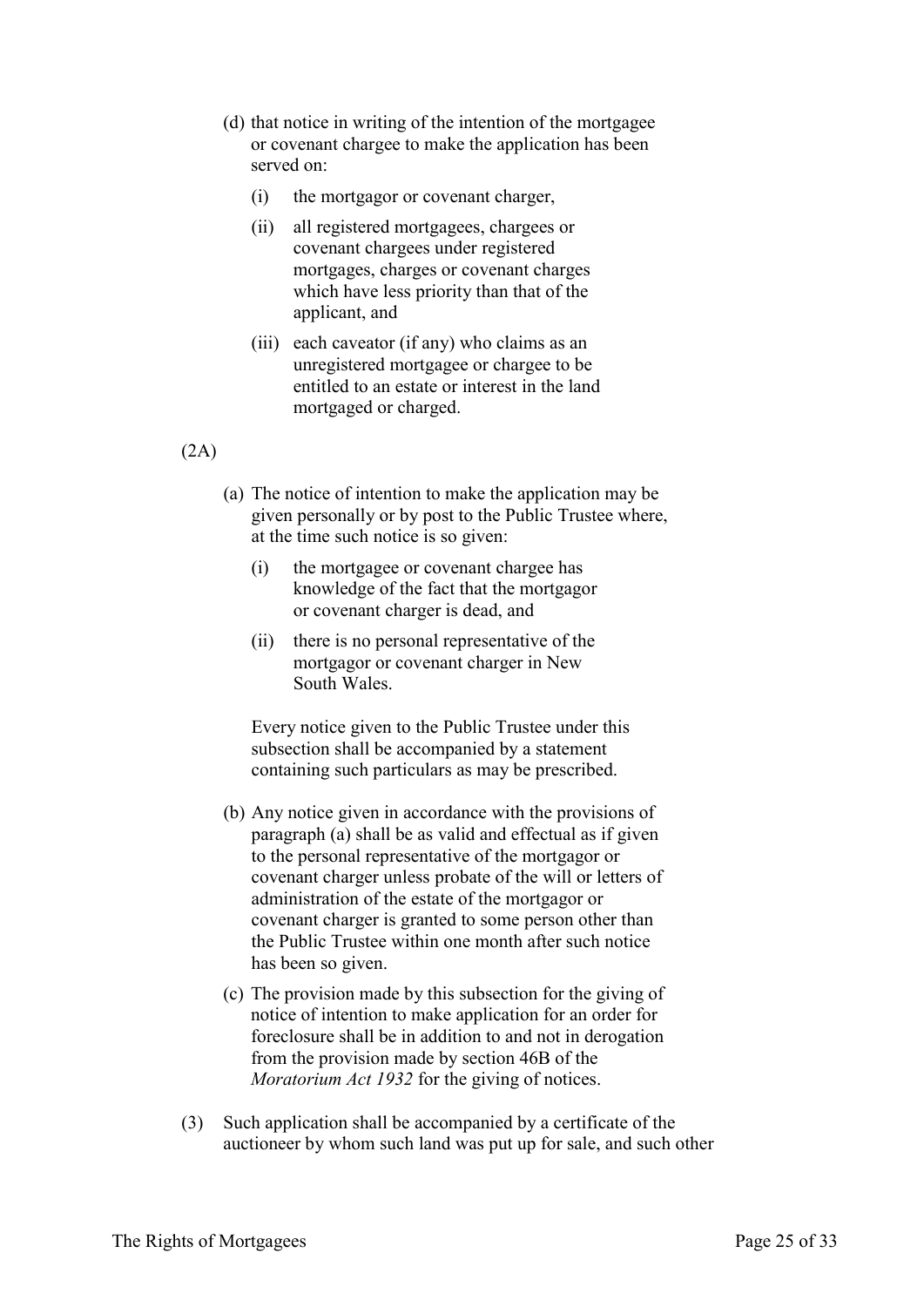proof of the matters stated by the applicant as the Registrar-General may require.

- (4) The statements made in such application shall be verified by the statutory declaration of the applicant or other person applying on the applicant's behalf.
- (5) In the case of any mortgage in respect of which the giving of notice is dispensed with under section 58A, subsection (2) shall operate as if the words "after notice given to the mortgagor as in this Act provided" were omitted from that subsection.

#### Section 62

- (1) Where an application is made in accordance with section 61 for an order for foreclosure, the Registrar-General may:
	- (a) issue the order to the applicant, or
	- (b) require the applicant to offer the land mortgaged or charged for sale and to do so in accordance with the directions of the Registrar-General.
- (2) If the applicant is required to offer the land for sale and it is not sold or an insufficient amount is realised by the sale to satisfy the principal sum and interest due, and all expenses occasioned by the sale, the Registrar-General may issue to the applicant an order for foreclosure.
- (3) Every order for foreclosure issued by the Registrar-General and recorded in the Register has the effect of vesting in the mortgagee or covenant chargee who applied for it all the estate and interest of the mortgagor or covenant charger in the land mentioned in the order:
	- (a) in every case, free from any right of a mortgagee, chargee or covenant chargee under a registered mortgage, charge or covenant charge which has less priority than that of the applicant, and
	- (b) in the case of mortgaged land, free from any right and equity of redemption of the mortgagor or any person claiming through or under the mortgagor.

#### <span id="page-25-0"></span>**3. Foreclosure procedure**

For a registered mortgagee to apply for foreclosure, the following conditions must first be met:

- (a) There has been a continual default for at least 6 months;
- (b) A s 57(2)(b) notice has been served on the mortgagor (if not effectively dispensed with under s 58A), on any subsequent registered mortgagee or chargee, and on any caveator claiming a mortgage or charge;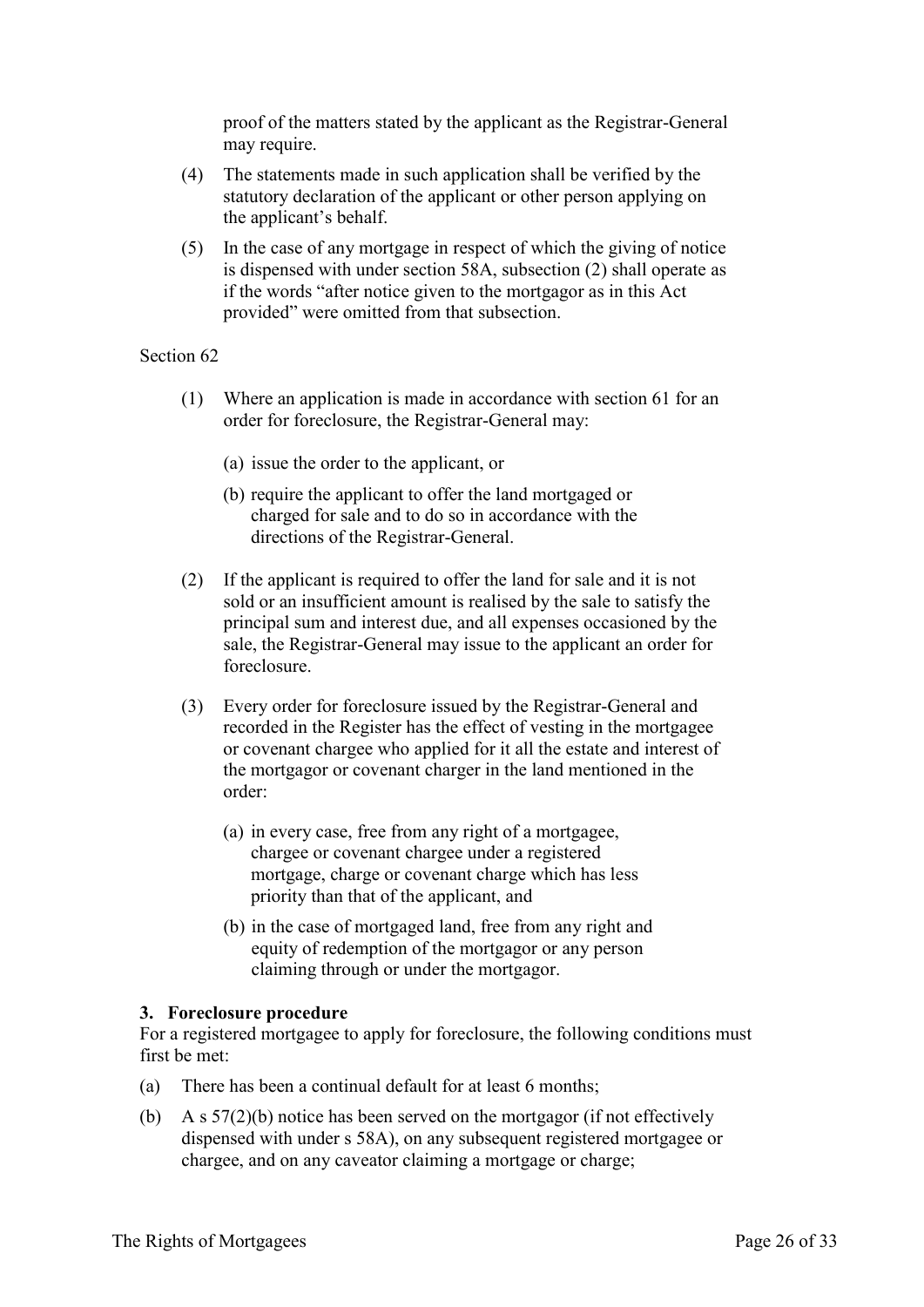- (c) The security has been offered for sale at a public auction by a licensed auctioneer;
- (d) The highest bid at the auction was insufficient to both discharge the mortgage and pay the costs of the sale; and
- (e) Notices of intention to apply for foreclosure are sent in accordance with s 61.

The application is made to the Registrar-General, and is supported by statutory declarations proving the above matters and a certificate of the auctioneer who put the security up for sale. The Registrar-General can, however, then require additional evidence to be submitted.

After the application is made, the Registrar-General can then decide to issue an order for foreclosure, or to require the applicant to make another attempt at selling the security in the way that the Registrar-General directs.

If the order is made, it vests the security in the applicant mortgagee free of the equity of redemption and free of lower-ranking mortgages or charges.

For the procedure to be utilised by an equitable mortgagee seeking to foreclose, see below.

#### <span id="page-26-0"></span>**4. Foreclosure by an equitable mortgagee**

An equitable mortgagee is not a mortgagee or chargee within the definition of those terms in the Real Property Act, and so cannot take advantage of the statutory foreclosure provisions of sections 61 and 62 of that Act.

Old System equitable mortgages carried the general law right to foreclose, but only if the equitable mortgage represented an agreement to grant a legal mortgage, or if the mortgage was by deposit of title deeds: see *James v James*<sup>43</sup>. For a second or subsequent mortgagee to foreclose, however, that mortgagee had first to pay out all prior mortgages or accept the security subject to those mortgages. Unlike mortgagees, chargees of land have no right of foreclosure: *United Travel Agencies Pty Ltd v*   $Cain<sup>44</sup>$ .

The position of equitable mortgagees of Torrens System land has been persistently equated with that of an Old System equitable mortgagee rather than an Old System chargee (see for example  $R$ *yan v Sullivan*<sup>45</sup>), with foreclosure under the general law an available remedy provided that the equitable mortgage is by way of deposit of titled deeds or if an agreement exists for the execution of a legal mortgage (which would normally be implied if the equitable mortgage is in registrable form).

The general law procedure for foreclosure for an equitable mortgagee is altogether different from the statutory procedure that applies with respect to a registered mortgagee. After the mortgagor defaults, the equitable mortgagee may commence proceedings for foreclosure by Statement of Claim in the Supreme Court, naming as defendants the mortgagor and any subsequent mortgagees or other encumbrances

<sup>-</sup><sup>43</sup> (1872) LR 16 Eq 153

 $^{44}$  (1990) 20 NSWLR 566

 $45$  [1956] VLR 99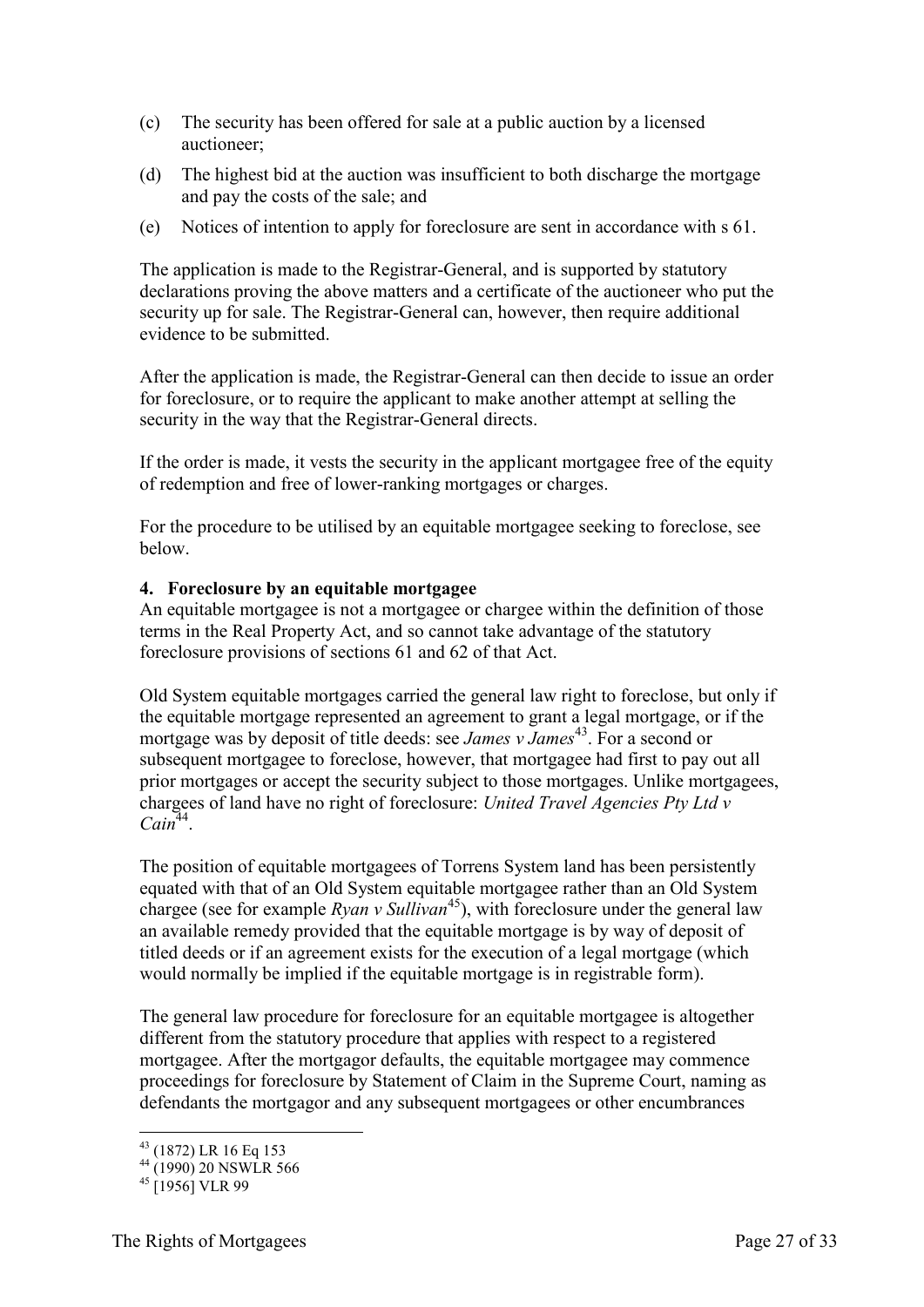(who also have a right to redeem the security). The Court will then direct the taking of accounts as to what monies are outstanding under the mortgage, and will then make a determination as to that sum. The Court will then order the mortgagor to pay out the mortgage within a fixed period, traditionally 6 months in duration, and in default of redemption within that period the mortgagor shall be foreclosed from redemption. On foreclosure, the mortgagor is directed to convey the security to the equitable mortgagee, and in default of such conveyance the property will be conveyed to the equitable mortgagee by way of a vesting order of the Court. In each case, however, the conveyance is subject to any prior encumbrances.

It should be noted that the general law foreclosure procedure does not require any auction of the security. The rights of subsequent encumbrancers are protected by their right to redeem the mortgage if they so desire. The rights of prior encumbrancers are protected as the form of the foreclosure order will provide that all prior encumbrances remain over the security notwithstanding foreclosure and transfer to the equitable mortgagee.

In practice an equitable mortgagee may prefer to register the mortgage and proceed under the Real Property Act.

#### <span id="page-27-0"></span>**5. What if the mortgagor wants the property sold instead?**

The issue of a mortgagor opposing the foreclosure of the security does not arise in relation to registered mortgages, as the foreclosure procedure in that case (under RPA sections 61 and 62) does not involve court proceedings but rather an application to the Registrar-General, and such application can only be made when there has already been an attempt to sell the property at public auction which has failed.

In relation to foreclosure under the general law by an equitable mortgagee (requiring curial proceedings) the mortgagor would be able to oppose foreclosure and invoke the Supreme Court's inherent jurisdiction to seek an order for sale in a manner analogous to that provided in section 103 of the Conveyancing Act.

Section 103 allows persons including the mortgagor, the mortgagee, and probably also subsequent mortgagees (who are persons that might be said to be interested in the right of redemption and/or are entitled to redeem) to seek judicial sale of mortgaged land. The court has power to determine the terms of the sale and who is to sell the property.

In *Yarrangah Pty Ltd v National Australia Bank Ltd*<sup>46</sup> Young J held that s 103 of the Conveyancing Act was not applicable to Real Property Act land (by reason of s 90 of the Conveyancing Act which limits the application of sections in Part 7 Division 1 of the Conveyancing Act). His Honour considered, however, that there was an inherent power in a Court of Equity to make orders analogous to those provided for in section 103. This proposition has since been confirmed in *Guardian Mortgages v Miller*<sup>47</sup>. Thus although section 103 is not directly applicable, orders analogous to those available under that section may be made by invoking the Supreme Court's inherent jurisdiction.

<sup>-</sup><sup>46</sup> (1999) 9 BPR 17,061

 $47$  [2004] NSWSC 1236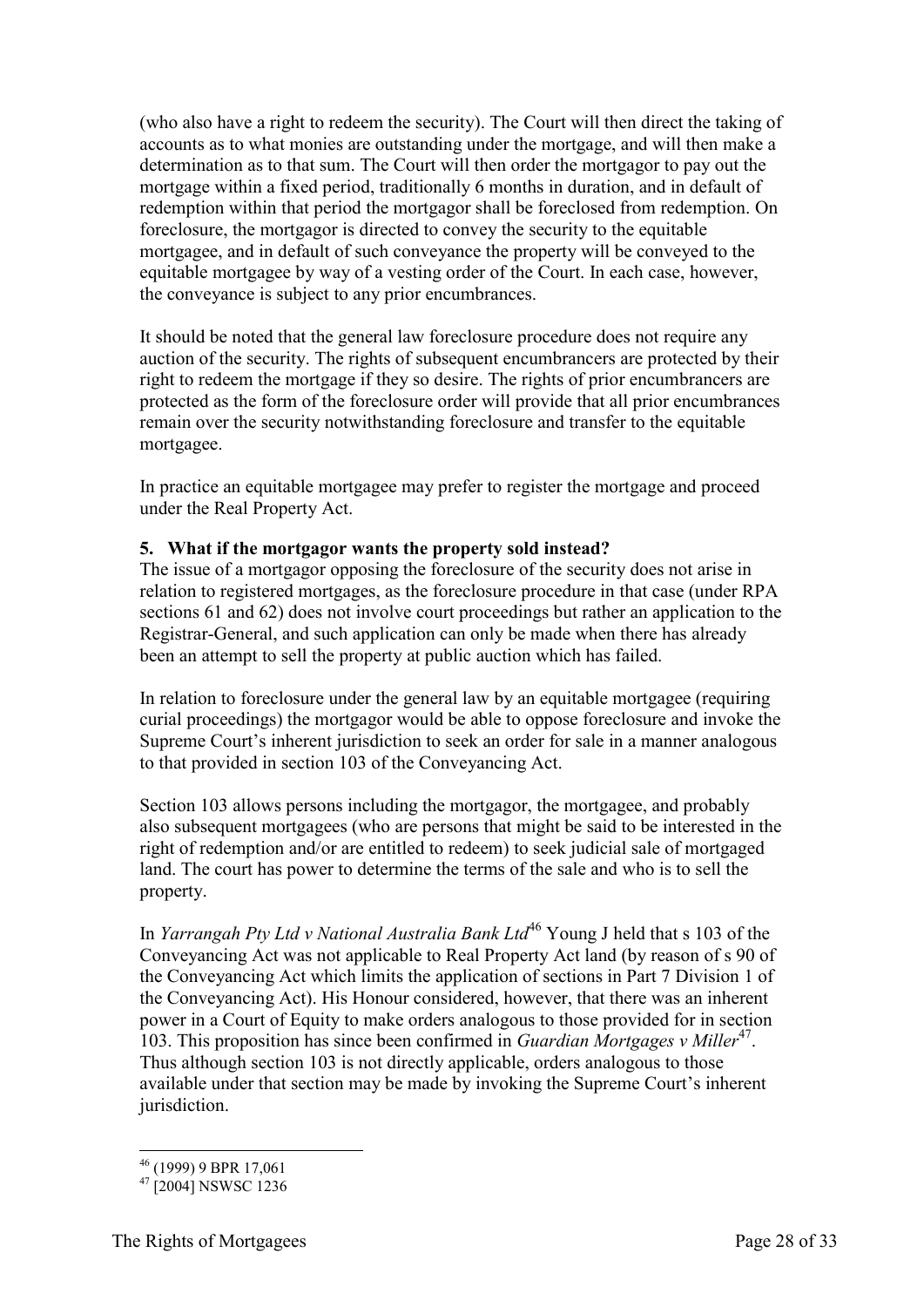# <span id="page-28-0"></span>**L. The right to preserve the security**

Whether or not expressly provided for in the mortgage, a mortgagee has the right to recover such monies that have been properly spent for the purpose of preserving the security: Elders Trustees & Executor Co Ltd v Eagle star Nominees Ltd<sup>48</sup>.

Even if the mortgage expressly provides differently, a mortgagee is not entitled to recover costs improperly incurred improperly, such as

costs which had been unjustifiably or vexatiously incurred by the mortgagees so as to impose an unwarrantable burden of the mortgagors<sup>49</sup>.

To the extent that the monies that are spent do not merely preserve the security but represent improvements to it, the mortgagee's right to recover these monies is more restricted. In relation to improvements, the general rule is that the mortgagee is entitled to be repaid the cost of those improvements only if the mortgagor has consented to, or acquiesced in, the mortgagee making the improvements, or otherwise only to the extent that he monies have enhanced the value of the security: see *Shepard*  v Jones<sup>50</sup>; Matzner v Clyde Securities Ltd<sup>51</sup>.

# <span id="page-28-1"></span>**M. The right to register an equitable mortgage**

Provided that the terms of an equitable mortgagee include an express or implied covenant by the mortgagor to furnish the mortgagee with a legal (and, hence, registered) mortgage, the mortgagee can seek specific performance of that covenant and thereby obtain an order that the mortgagor shall perform all acts within the power of the mortgagor to facilitate the registration of a mortgage.

# <span id="page-28-2"></span>**N. The right to enforce personal covenants**

A mortgagee usually has, under the mortgage, both a proprietary right in the security as well as personal rights against the mortgagor to sue on any and all covenants in the mortgage. The situation can arise, however, where the personal rights are lost and a registered mortgagee has only the proprietary right. This occurs when the mortgagor has a good defence against the mortgagee in a contractual claim, but the registered mortgagee's interest in the land itself is preserved by indefeasibility of title under s 42 of the Real Property  $Act^{52}$ .

Provided that the right to sue under the personal covenants is not lost, a mortgagee is free to pursue only the personal covenant's and to neglect to enforce the mortgagee's rights in the security. This may be done for tactical reasons, for example because the security is a development site and the mortgage mezzanine finance<sup>53</sup>.

<sup>-</sup><sup>48</sup> (1986) 4 BPR 9205

<sup>49</sup> *Re Shanahan* (1941) 58 WN (NSW) 132 at 136; see also *Elders Trustees & Executor Co Ltd v Eagle star Nominees Ltd* (1986) 4 BPR 9205 at 9209.

<sup>(1981) 21</sup> Ch D 469

<sup>51</sup> [1975] 2 NSWLR 293

 $52$  If the mortgage was forged the contract between the registered proprietor and the mortgagee is a nullity but the charge on the land remains enforceable.

 $53$  By seeking to take possession the mezzanine financier may derail the completion of the construction and/or be prevented by the construction funder by the terms contained in the Deed of Priority.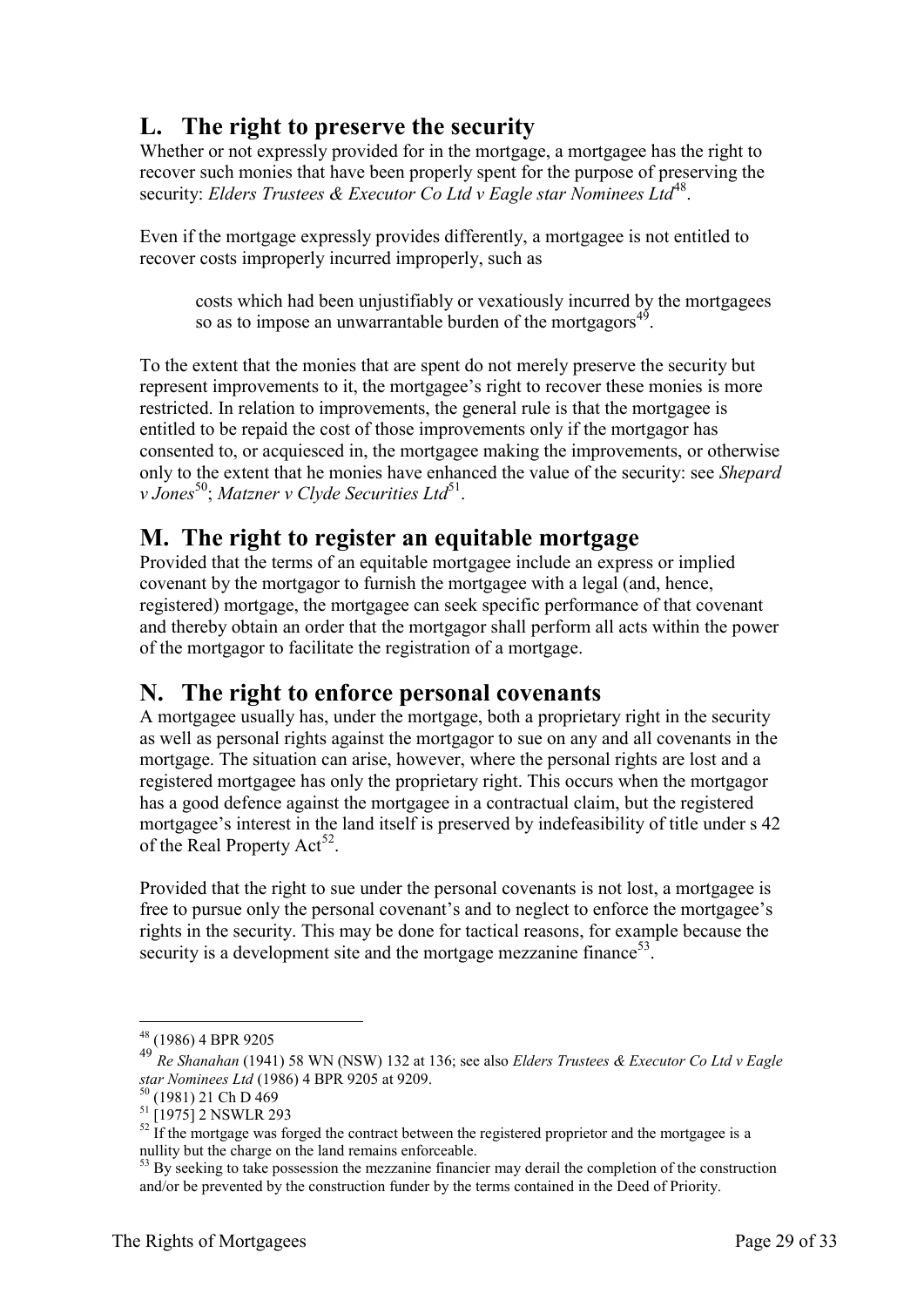Personal covenants are not protected by indefeasibility of title under s 42 of the Real Property Act except to the extent that they define the registered mortgagee's interest in land. As stated in *PT Ltd v Maradona Ptv Ltd*<sup>54</sup>:

Registration does not validate all the terms of the instrument which is registered. It validates those which delimit or qualify the estate or interest or are otherwise necessary to assure that the estate or interest to the registered proprietor.

His Honour went on to note that the terms validated by registration would include any term defining the debt secured under the mortgage.

### <span id="page-29-0"></span>**O. The right to pursue any and all remedies simultaneously**

In general, a mortgagee is free to pursue its remedies in any order and in any combination it sees fit.

### <span id="page-29-1"></span>**1. Marshalling**

Even in a situation involving marshalling<sup>55</sup>, in which a mortgagee may prejudice the subsequent security-holder by realising securities in one order rather than another, the subsequent security-holder lacks the right to restrain (by court proceedings) the prior mortgagee from realising the mortgagee's securities in any order the mortgagee may see fit: see *Mir Projects Pty Ltd v Lyons*<sup>56</sup>. Instead, the subsequent security-holder is merely afforded a right akin to subrogation to proceed against any unrealized security of the prior mortgagee, subsequent in priority to the mortgagee.

### <span id="page-29-2"></span>**2. Consumer Credit Code, restrictions on suing guarantor**

Section 81 of the Consumer Credit Code prevents a "credit provider" under the auspices of that Code from enforcing a judgement against a guarantor unless the credit provider has already obtained a judgement against the principal debtor and has waited 30 days after sending a written demand to the debtor to meet that judgement. There are exceptions to this rule: if the debtor cannot be found or is insolvent, or if the Court excuses the credit provider "on the ground that recovery from the debtor is unlikely".

#### <span id="page-29-3"></span>**3. Multiple proceedings - estoppel**

In *Port of Melbourne Authority v Anshun Pty Ltd*<sup>57</sup> established that in some cases a plaintiff may be estopped from bringing a second action against a person if a previous action has been brought and the case raised in the second action is so closely connected with the case raised in the first action that the only proper course was to bring both actions in the same proceedings, in the circumstances where to run the actions in different proceedings risks inconsistent judgements. The rule, in effect, prevents a person from running a case, losing it, and then running only a slight variation on the first case in new proceedings designed to circumvent the court's original ruling. The rule has no applicability to the case of a mortgagee, for example,

<u>.</u>

<sup>&</sup>lt;sup>54</sup> (1992) 25 NSWLR 643 at p 679 per Giles J

 $55$  being the case in which there are two secured creditors, with the prior security-holder having security over two assets of the same debtor and the subsequent security-holder having security over one of those assets but not the other.

<sup>&</sup>lt;sup>56</sup> [1977] 2 NSWLR 192

<sup>57</sup> *(No 2)* (1981) 147 CLR 589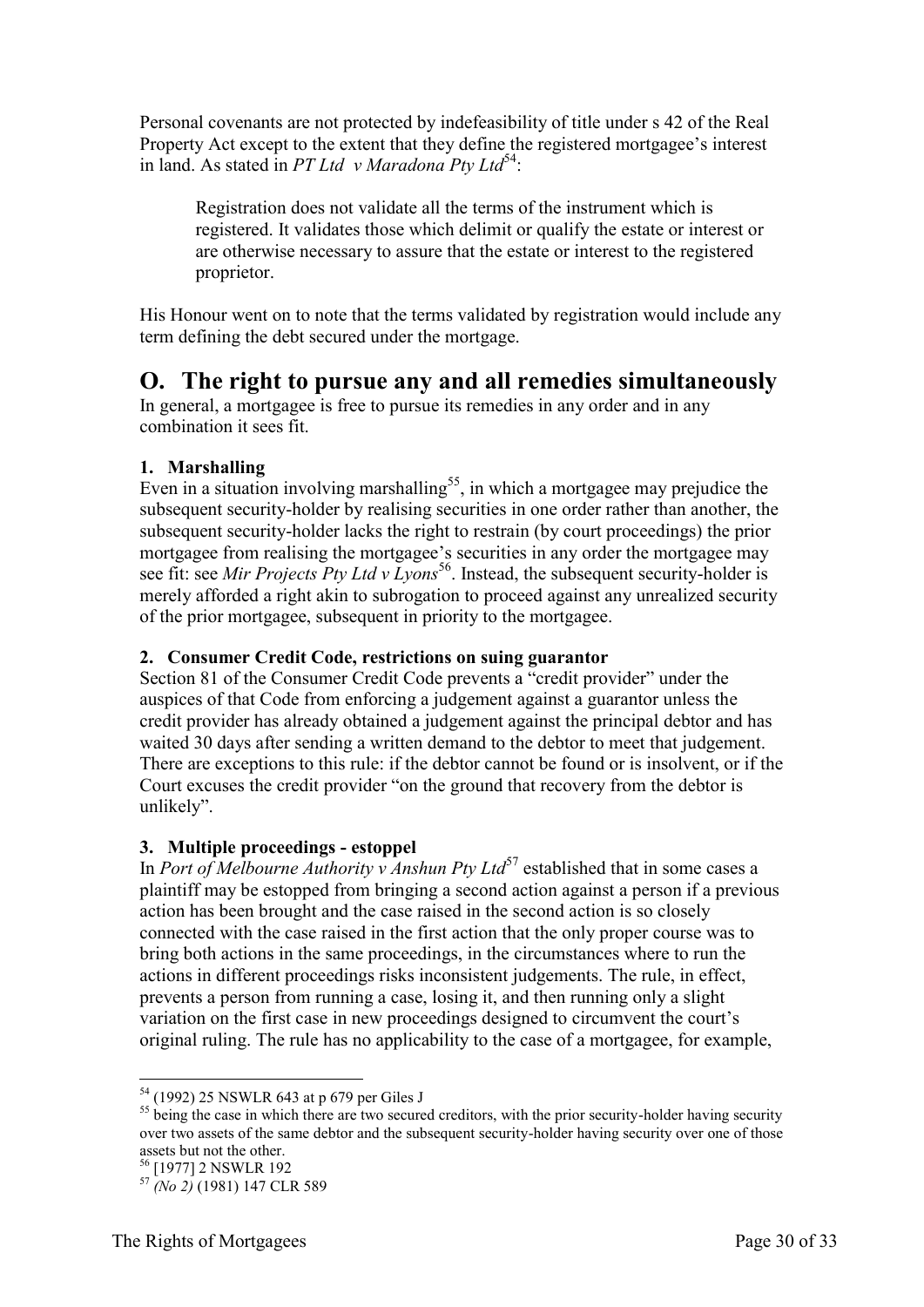suing for possession in one set of proceedings and later suing for a money judgement in a different set of proceedings.

#### <span id="page-30-0"></span>**4. No obligation to realise security before pursuing guarantor, borrower or personal covenants by mortgagor**

A mortgagee is under no obligation to sell the security property prior to pursuing a guarantor. Even for Consumer Credit loans the only obligation is to wait for 30 days after obtaining judgement against the principal debtor & demanding payment.

# <span id="page-30-1"></span>**P. The right to sue for shortfall**

### <span id="page-30-2"></span>**1. Generally**

Generally speaking, a mortgagee who suffers a shortfall on the sale of the security property can sue both the borrower and any guarantors for the shortfall, relying on personal covenants to repay in the loan agreement<sup>58</sup> or guarantee (the mortgagor will be either borrower or guarantor). Sometimes, however, guarantees are expressed to limit the guarantor's liability to the value of the security property (or to a set dollar amount) so that an action for a shortfall is not able to be brought against a guarantor within the terms of the guarantee.

### <span id="page-30-3"></span>**2. Defences**

There are many ways in which a borrower or guarantor might seek to defend against a suit brought by a lender for the shortfall. Here are some of the more obvious lines of defence:

- (a) The defendant may seek to set aside the obligation to repay by way of the Contracts Review Act, the Trade Practice Act, or by the doctrine of unconscionability. These means are potentially available to set aside even those obligations that would otherwise be indefeasible by virtue of s 42 of the Real Property Act.
- (b) The defendant may seek to set aside the obligation to repay by reason of *non est factum*, undue influence, fraud or similar defence. Although defences of this nature do not displace indefeasibility of title (assuming that the mortgagee has not itself acted in a fraudulent manner), indefeasibility of title extends no further than is necessary to delimit the interest of the mortgagee in the security (see *PT Ltd v Maradona Pty Ltd*<sup>59</sup>), and thus these are good defences to a suit for shortfall even in circumstances that section 42 would prevent their success against a claim for possession of the security.
- (c) The guarantor may rely on a drafting error in the guarantee. Guarantees are highly technical documents, and if they are not correctly drafted they can operate to release the guarantor from its obligations in a number of circumstances, such as in the event of further advances to the borrower or an extension of the period of loan.

<sup>-</sup><sup>58</sup> Which may be part of the mortgage deed.

<sup>59</sup> (1992) 25 NSWLR 643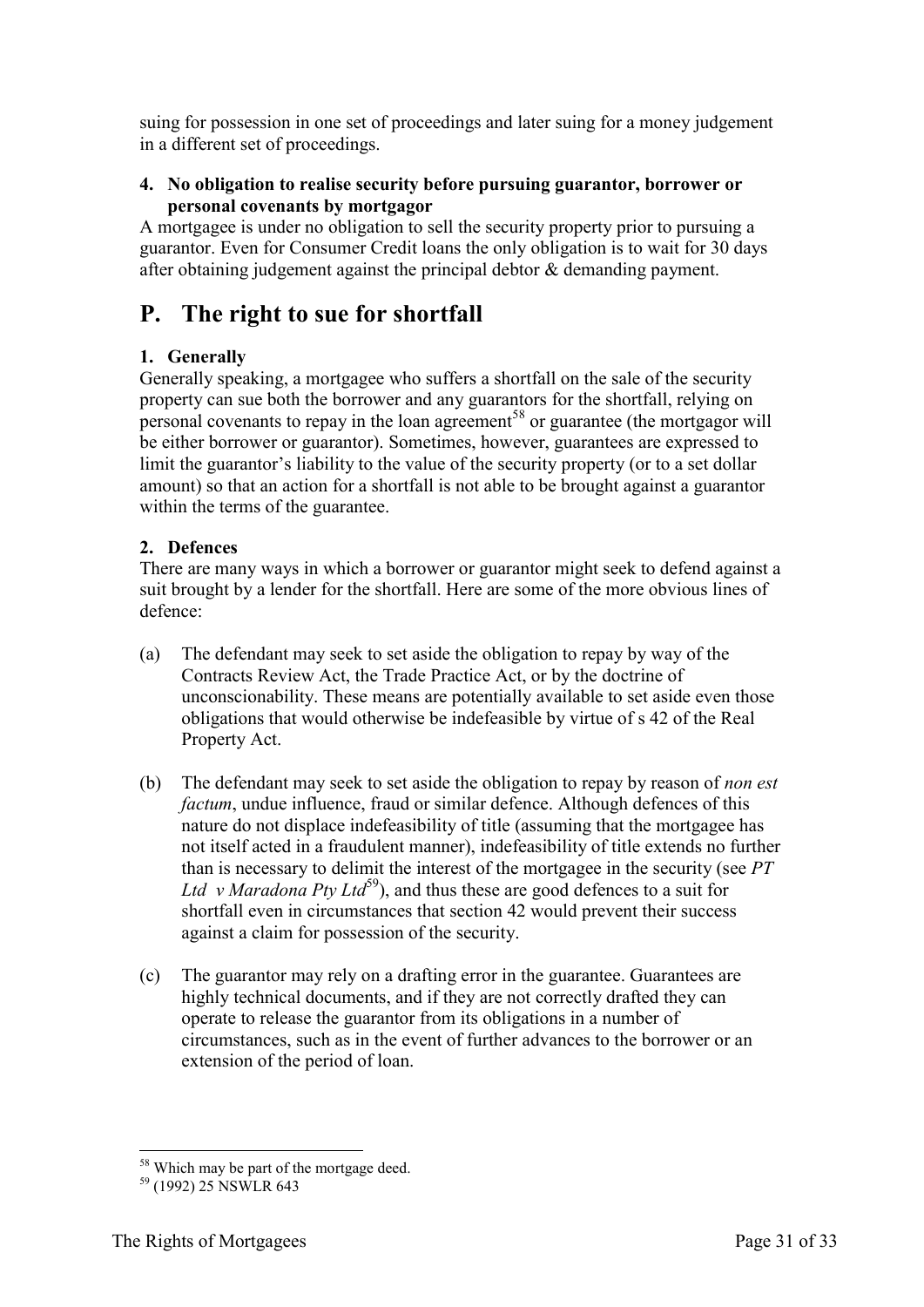(d) The defendant may raise a cross-claim against the mortgagee claiming that it has sold the security property at an undervalue and that the amount of the undervalue must be set off against the shortfall.

# <span id="page-31-0"></span>**Q. The right to exercise powers on default**

### <span id="page-31-1"></span>**1. Generally**

Generally speaking, all powers that a mortgage provides may be exercised by the mortgagee on default of the mortgagor, may be exercised by the mortgagee in accordance with the mortgage. There are several exceptions to this general principal:

- (a) The mortgagee cannot exercise power of sale unless either:
	- i) a s  $57(2)(b)$  notice (registered mortgages) or s  $111(2)(b)$  (unregistered mortgages) has been served and not complied with, or
	- ii) in the case of a non-monetary default, service of such a notice has been effectively dispensed with;
- (b) The mortgagee cannot accelerate the repayment of principal unless the power of sale is also exercisable (for which, see above): see RPA s 57(5) and s 111(5) of the Conveyancing Act;
- (c) The mortgagee cannot seek foreclosure unless there has been a continuous default for 6 months or more and the other requirements of RPA s 61 (registered mortgages) or the general law (unregistered mortgages) have been met;
- (d) The mortgagee cannot enforce any covenant that is void as a penalty or as a clog on the equity of redemption (such as a covenant to pay an additional premium for late repayment in addition to interest); and
- (e) The Consumer Credit Code has many further restrictions that apply in relation to mortgages coming within the purview of that Code (being with respect to credit for personal, domestic or household purposes).

### <span id="page-31-2"></span>**2. Trivial defaults**

In any action in common law, such as a possession suit or a suit on the personal covenant for repayment of the mortgage debt, the availability of a judgement to the mortgagee is not dependent on the size of the default under the mortgage, and provided at least some default can be shown both at the date of commencement of the proceedings and at the final hearing the mortgagee can proceed to enforcement of the mortgage based on the most trivial of defaults. That is because common law remedies are not at the court's discretion. Once judgement is obtained, however, if the defendant seeks a stay of enforcement, the Court then has a wide discretion in considering whether to grant or refuse the stay, and the size of the mortgagor's default is a factor the Court may take into account in this regard. In some cases involving trivial defaults, Master Malpass, one of the Common Law Division Masters, has awarded a judgement for possession to the mortgagee but then stayed enforcement of that judgement indefinitely, with the intent that the stay shall remain on foot so long as the mortgagor shall continue to make further payments under the mortgage in a timely manner, but with the mortgagee having the facility to seek the removal of the stay in the event of further default.